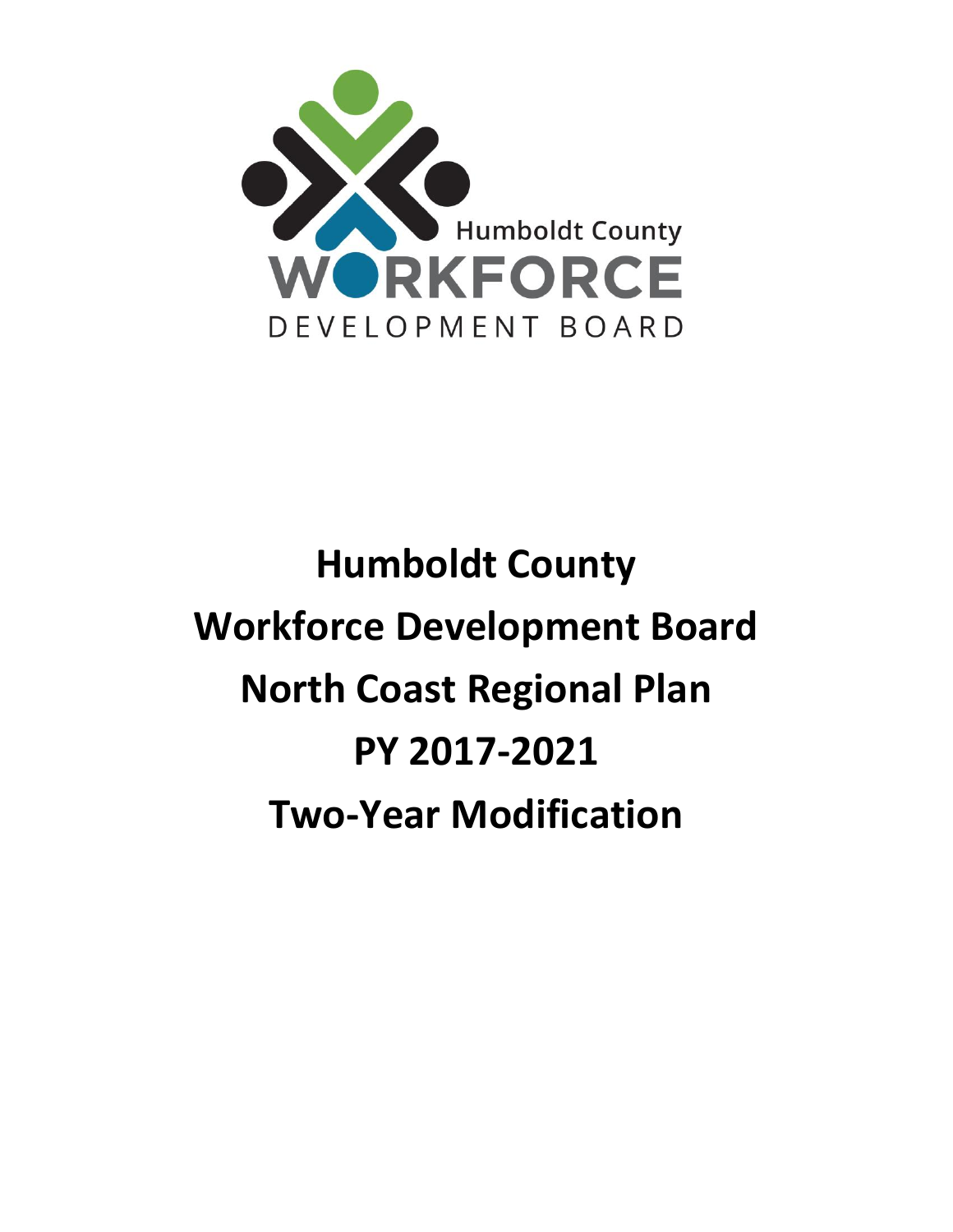# **NORTH COAST REGIONAL PLAN**

# INTRODUCTION

The Humboldt County Workforce Development Board (HC-WDB), as appointed by the Humboldt County Board of Supervisors (BOS), serves as the Humboldt County Regional Planning Unit. HC-WDB is the administrator of Workforce Innovation and Opportunity Act (WIOA) funds and services in the local area. The County Administrative Office – Economic Development Department serves as staff to the HC-WDB. The HC-WDB submitted a four-year WIOA Regional Plan to the California Workforce Development Board. That plan, accompanied by the Local Plan, details the region's vision, goals, objectives, and strategies that are aligned with the California Workforce Development Board's (CWDB's) Unified State Plan. The State Plan, "*Skills Attainment for Upward mobility; Aligned Services for Shared Prosperity",* delineates three primary policy objectives: Fostering "demand-driven skills attainment; Enabling upward mobility for all Californians; and Aligning, coordinating, and integrating programs and services. These objectives are embedded throughout the Regional and Local Plans. This Regional Plan began on July 1, 2017 and ends on June 30, 2021. Every two years, the Plan must be re-evaluated for modification and adjustments based on changing needs for services and economic conditions in the local area.

The HC-WDB hosted a series of four Action Clinics where community stakeholders actively participated in the two-year plan modification process. The Prison to Employment Initiative (P2E) was a focus at each event. The final Action Clinic served as a listening and feedback session, and was held in the evening during non-business hours to allow for additional community participation. This meeting served to review the plan modification process, the CWDB's objectives, and to identify and collaborate with the new regional partners. The outcome is the Regional Plan Two-Year Modification which addresses CWDB's guidance and expectations, while addressing evolution of the County's employment needs, and the relationship between workforce development and its partners.

# A. WORKFORCE-CORRECTIONS PARTNERSHIPS

Data obtained from Probation indicates there were 1,125 individuals on Probation on December 31, 2018. Data obtained from the California Department of Corrections (CDCR) indicates there were 187 individuals on Parole on January 31, 2019. Humboldt County DHHS indicates there were a total of 337 people enrolled in the AB109 program during Fiscal Year 2017-18. Mental Health provided assessments and services to 221 clients (or 66%) who are enrolled. An additional 175 clients (or 52%) have been diagnosed with a Substance Use Disorder. The most prevalent primary mental health diagnoses included Post Traumatic Stress Disorder, Psychotic Disorder - Not Otherwise Specified, Schizophrenia Undifferentiated, Schizoaffective Disorder, and Bipolar Disorder. The most prevalent diagnoses specific to Substance Use are Amphetamine, Opioid Dependency and Alcohol Disorders. CDCR projects that 161 individuals are released annually from the California Department of Corrections to Humboldt County. This number is expected to increase in the coming years. As a result of this planning process, law enforcement agencies and/or program partners will facilitate ongoing data and information sharing through the PACT meetings, the P2E meetings and the AJCC Partner meetings. Data specific to the Prison to Employment program will be tracked in the CalJOBS database, and a Release of Information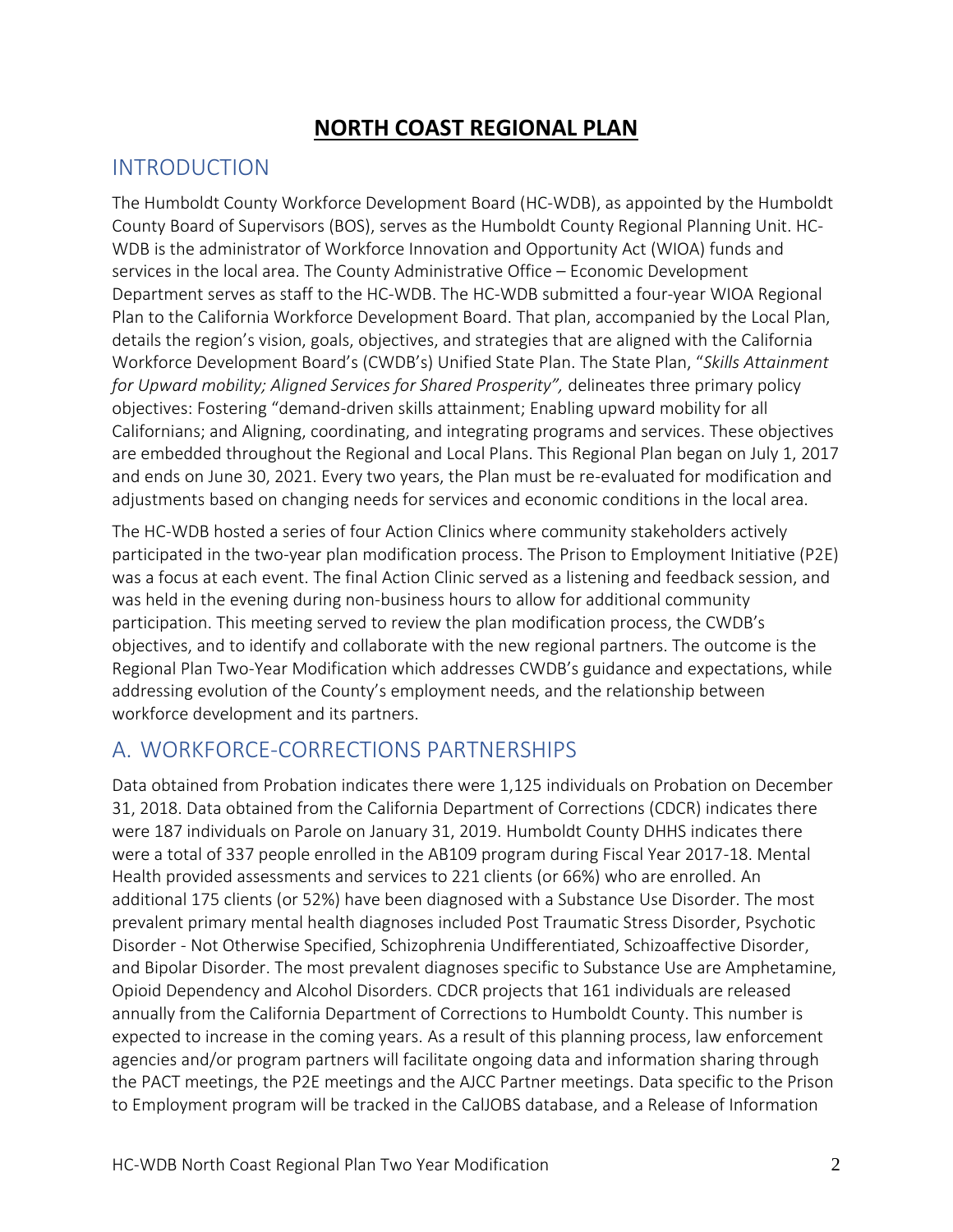will be obtained for each client so that data is available to partners and appropriate referrals can be made. See Appendix A: Assessment of Need and Population Size

# STAKEHOLDER ENGAGEMENT AND COMMUNITY OUTREACH EFFORTS

Community engagement and good faith attempts to involve residents, stakeholders and required WIOA/other workforce programs were an important aspect of the planning process. A radio interview in the southern Humboldt area with KMUD, emails, phone calls, and a public meeting notice identifying four Action Clinics were the driving force creating legitimacy, and increasing support for a cohesive plan modification. Efforts included outreach to disability rights groups, faith-based organizations, immigrant rights groups, youth and foster youth advocates, social and economic justice organizations and ethnic based organizations. Social justice and equity concerns were able to be addressed as a human centered design model was implemented. This allowed for an honest and transparent process, and included voices of people who were formerly incarcerated and/or justice involved, and who had not previously been part of the planning process. Ideas about court fees, child support fines, job training, education, and better methods to work with incarcerated people were shared.

To facilitate the planning process, the HC-WDB obtained the assistance of a consultant through the California Workforce Association. Communication and planning began in November 2018 to help the consultant better understand the local community. The process ran between November and January, where the Humboldt County Office of Education's Conference Center provided a safe space for community members, leaders, and stakeholders to plan comprehensively using a neutral facilitation method. There were 67 total participants representing 26 organizations attending the clinics, and an additional 8 individuals who contributed to the planning process. Action clinic objectives were clearly communicated, with a goal of proactively identifying resources to address barriers and reduce recidivism.

The clinics allowed for:

- Development of an existing strengths-based program matrix;
- Data set sharing;
- Gap and challenge analysis;
- Consensus building session;
- Practical vision for possible arenas of collaboration; and
- Journey mapping.

Future partnership and sub-contracting opportunities were explored during these meetings. Discussions included a review of a proposal that had been awarded: The National Health Emergency Dislocated Worker Opioid grant (NDWG); proposals that have been submitted: The Prison to Employment Initiative (P2E), and the Workforce Accelerator Fund (WAF); and others that are anticipated to be announced shortly: AB-1111 Removing Barriers to Employment Act: Breaking Barriers to Employment Initiative, and SB-1 Transportation Funding. The NDWG will allow the HC-WDB to subcontract with the Smart Business Resource Center to fund Substance Use Counselor certification training for 25 individuals, and to fund a minimum of 25 temporary jobs with Alcohol Drug Care Services, the Humboldt Recovery Center, and Waterfront Recovery Services. The P2E grant will provide a partnership with DHHS-ETD, who will take the lead in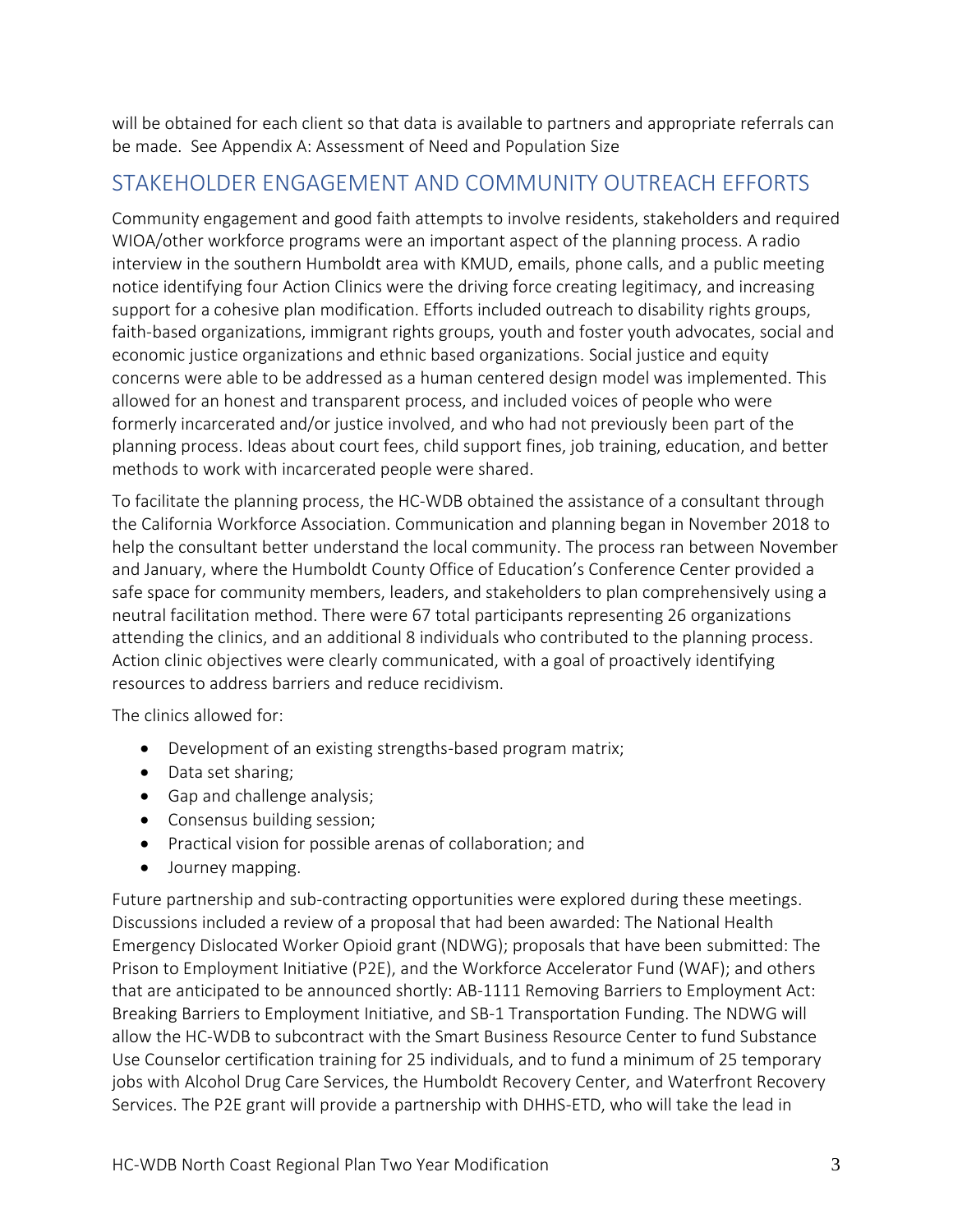coordinating with Parole and Probation, and other community based organizations to offer career services to the formerly incarcerated and justice-involved population. Whenever possible, those eligible will be co-enrolled in other programs. The Westside Community Improvement Association (WCIA) is partnering with the federal Consumer Financial Protection Bureau (CFPB) to implement CFPB's Your Money, Your Goals financial literacy curriculum as a train the trainer model in Humboldt County. WCIA has institutional knowledge of local financial literacy needs through their previous work with the Humboldt Second Chance Program. WCIA will work with partners to build organizational commitment and train frontline staff in this model, so that financial literacy training will be sustainable. The Workforce Accelerator Fund will support the CareerHub application to provide texting services to Probation clients, foster youth through the Humboldt County Office of Education, and opportunity youth through the WIOA Youth program in Eastern Humboldt County. The texting application is proven to increase attendance, response rates and employment skills. The AB-1111 proposal will serve people with barriers, and an emphasis will be place on people with disabilities. The SB-1 proposal will rely heavily on a partnership with the Building and Trades Council, while partnering with College of the Redwood's Community and Workforce Education, the Sheriff's Office, and other community based organizations.

Additional meetings occurred between the Action Clinics with the HC-WDB and each of the following: DHHS-ETD; the Humboldt Recovery Center; the Redwood Community Regional Center and College of the Redwood's Adult Education Department; and the Department of Child Support Services. Formerly incarcerated and justice-involved individuals participated in the clinics, and played a critical role throughout the planning process. A survey was developed to record the thoughts and needs of justice-involved individuals, especially those who were unable to participate in-person. A paper version of the survey was distributed to people who were incarcerated at the Humboldt County Correctional Facility. Additional surveys were collected from individuals working with the Department of Rehabilitation, and DHHS-ETD. A digital version was shared with the Jefferson Community Center's distribution list. In the end, more than fiftyfive responses were collected. Twelve respondents identified as being on Probation, and two respondents indicated they were on Parole. The results identified the services they have used or plan to use, their job-skills training experience, their job-skills interests, their barriers, and additional supportive services they felt were necessary for success. Of the respondents, thirty expressed an interest in mentoring others and/or participating in an Advisory Council of formerly incarcerated individuals.

The HC-WDB and its stakeholders considered the regional plan update to be an important opportunity to connect workforce with law enforcement and corrections system partners with reinvigorated enthusiasm and support. While the AB-109 program has been ongoing, the Humboldt Second Chance Program was implemented in 2016, but lacked the funding to sustain it, so there has been a service delivery void since it ended. The North Coast Region aligns with the CWDB and embraces this collaborative opportunity to rehabilitate and make a positive impact on the lives of formerly incarcerated and justice-involved individuals in Humboldt County once again. See Appendix B: Stakeholder Engagement and Community Outreach Efforts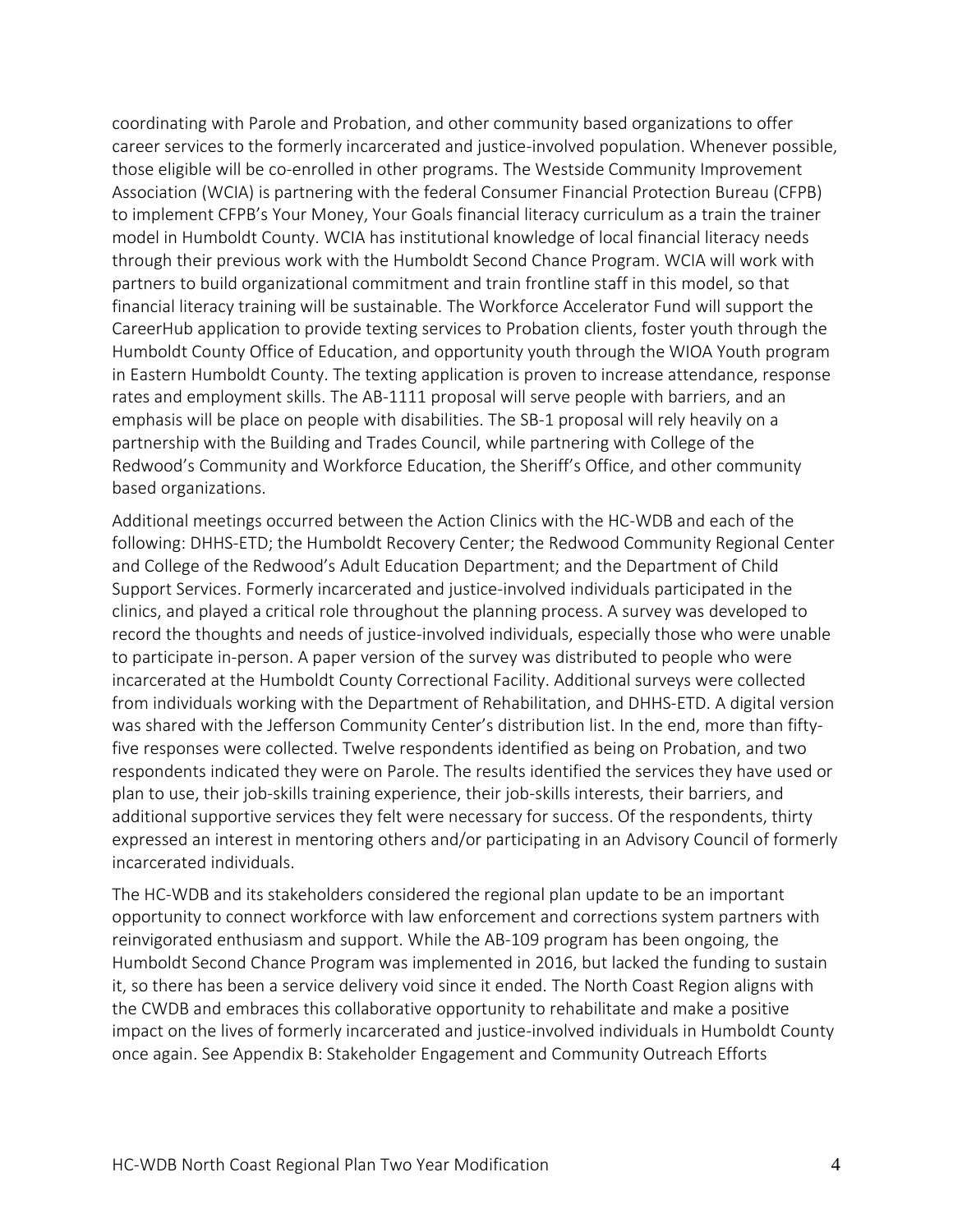# SERVICES AND DELIVERY – WHO, WHAT, WHEN, WHERE AND HOW OF REGIONAL ALIGNMENT

The North Coast's existing and new partnerships will promote the coordination of reentry, workforce, supportive service delivery, and referrals to formerly incarcerated and justice involved individuals beginning while they are still in custody. Partners agree that this is the opportune time to meet and offer services to clients. The HC-WDB will facilitate workforce trainings and promote interagency education and activities to engage partners in building a robust, holistic system that will enable individuals they serve to develop meaningful relationships, obtain and retain employment, and reduce recidivism.

# WORKFORCE – CORRECTIONS PARTNERSHIPS

There are a number of well-established workforce - corrections partnerships already existing in Humboldt County. The Community Corrections Partnership Plan and the AB109 Program have included the Department of Health and Human Services – Social Services – Employment and Training Division (DHHS-ETD) partnering with Probation since the onset of the program in 2011. There has been a history of partnership between DHHS - ETD, Parole, Probation and the Sheriff's Office targeting the formerly incarcerated and justice involved population. During 2016, the partnered with DHHS-ETD, Probation, and the Sheriff's Office on the AB2060 Second Chance Program.

The Regional Plan Update promotes an innovative and more comprehensive level of partnership. In addition to the partners described in the 2017-2021 regional plan (i.e., College of the Redwoods – Adult Education and Workforce and Community Education, the Department of Rehabilitation, Experience Works, North Coast Small Business Development Council, Northern Indian Development Council, Redwood Community Action Agency, Sequoia Personnel, and State of California Employment Development Department), HC-WDB has worked to identify new partnerships with the CalFresh, CalWORKs, the Humboldt County Sheriff's Office, the California Department of Corrections and Rehabilitations, Humboldt County Probation, North Coast Regional Child Support Services, community based organizations (CBOs), labor organizations and public and private employers who have labor shortages and are already serving formerly incarcerated or justice involved individuals to implement a seamless, integrated, and effective service delivery process through the P2E Initiative. See Appendix C: Partner Services

While it is rumored that there is a shortage of residential treatment beds in Humboldt County, after speaking with two providers, it was learned that there are beds, but not the funding available to cover the expense. The HC-WDB will continue to explore funding opportunities that would assist people in need of residential treatment for substance abuse disorders, as the P2E funding is unavailable to assist with residential treatment costs.

# COLLABORATION AND SHARED CASE MANAGEMENT

The HC-WDB is committed to targeting those with the greatest barriers to employment. The priority placed on building upward mobility for low income residents can be strengthened by building strong partnerships with CBOs who are offering culturally competent services and guidance to better formerly incarcerated and Justice involved individuals with the resources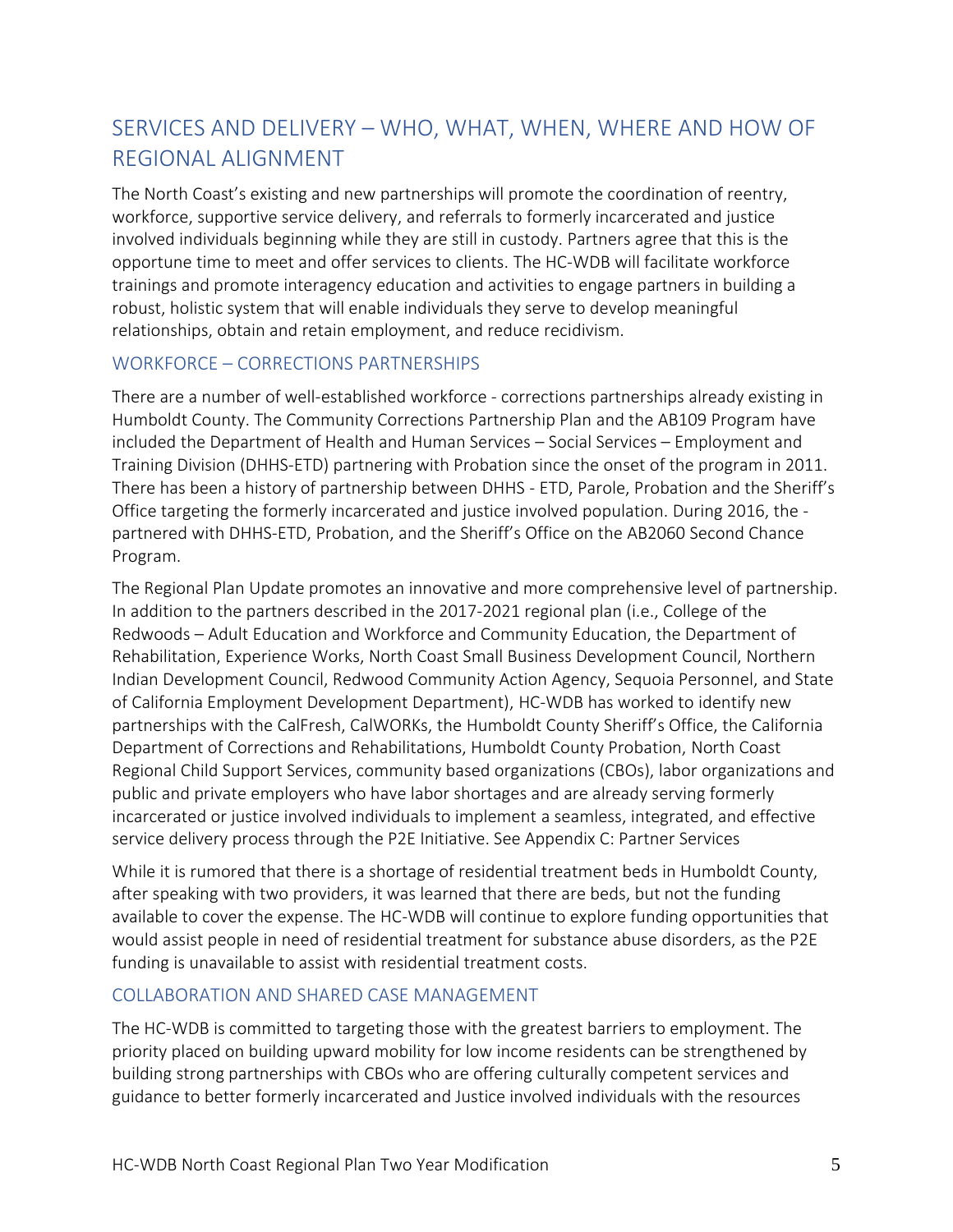necessary to find a job. A multi-level approach embedding collaborative trauma informed care, intensive shared case management, substance use disorder treatment, residential treatment and/or housing assistance must be addressed when preparing formerly incarcerated and justice involved individuals for transformational change and success in the community. Providing culturally competent interventions that engage individuals, promote consumer adherence and enable long-term treatment commitments are essential. To provide a foundation, the HC-WDB is dedicated to offering Motivational Interviewing (MI) training to partners. The training will provide professionals working with justice involved individuals an increased knowledge and understanding of the Risk, Need, and Responsivity model of recidivism reduction, and how to use employment theory for job placement and increased retention. Mindfulness training will be available separately for partners and program participants.

# DATA COLLECTION AND EVALUATION

The HC-WDB serves as the entity responsible for ensuring that all relevant P2E data is collected and accurately reported in the CalJOBS database system. When available, the State of California's Employment Development Department P2E indicator in CalJOBS will enable granular tracking of key performance indicators of formerly incarcerated and justice involved individuals. Until then, staff will maintain records of P2E participants using existing performance systems and metrics, while adding additional indicators as appropriate. This will ensure that P2E – funded activities support these efforts so that an evaluation exploring the effectiveness of the P2E Initiative in the region can be conducted and reported to the HC-WDB and the CWDB on a quarterly basis. Data will inform performance evaluation, identify best practices and drive decisions/actions using a continuous quality improvement model.

# REGIONAL LABOR MARKET NEEDS, SECTOR PATHWAY PROGRAMS AND PARTNERSHIPS

In the 3<sup>rd</sup> quarter of 2018, Humboldt County hosted 5,800 employer establishments. Additionally, in 2016 the county was home to 11,598 non-employer establishments, indicating a high level of entrepreneurial activity in the area when compared to the level of activity in adjacent counties. While the county's geographic isolation restricts the number of commuters in and out of the region, requiring many employers to rely on the local population to meet their workforce needs, the county has a healthy level of educational attainment, with 66.5 percent of the county's population possessing some level of post-secondary training and education.

# Targets of Opportunity

*Targets of Opportunity Report 2004-2014* (prepared by the Labor Market Information Division of the Employment Development Department) identified six fast-growing, high wage industries for a five county region that includes Del Norte, Humboldt, Mendocino, Siskiyou and Trinity Counties. Each industry cluster meets the following criteria: (1) expanding job and firm growth; (2) an average industry wage that exceeds the 2014 regional average wage of \$32,549; (3) competitive advantage in the form of a local concentration of the industry that is higher than average statewide concentration of that industry; (4) career opportunity at the entry, mid and high wage levels. These industry clusters that met the above criteria were: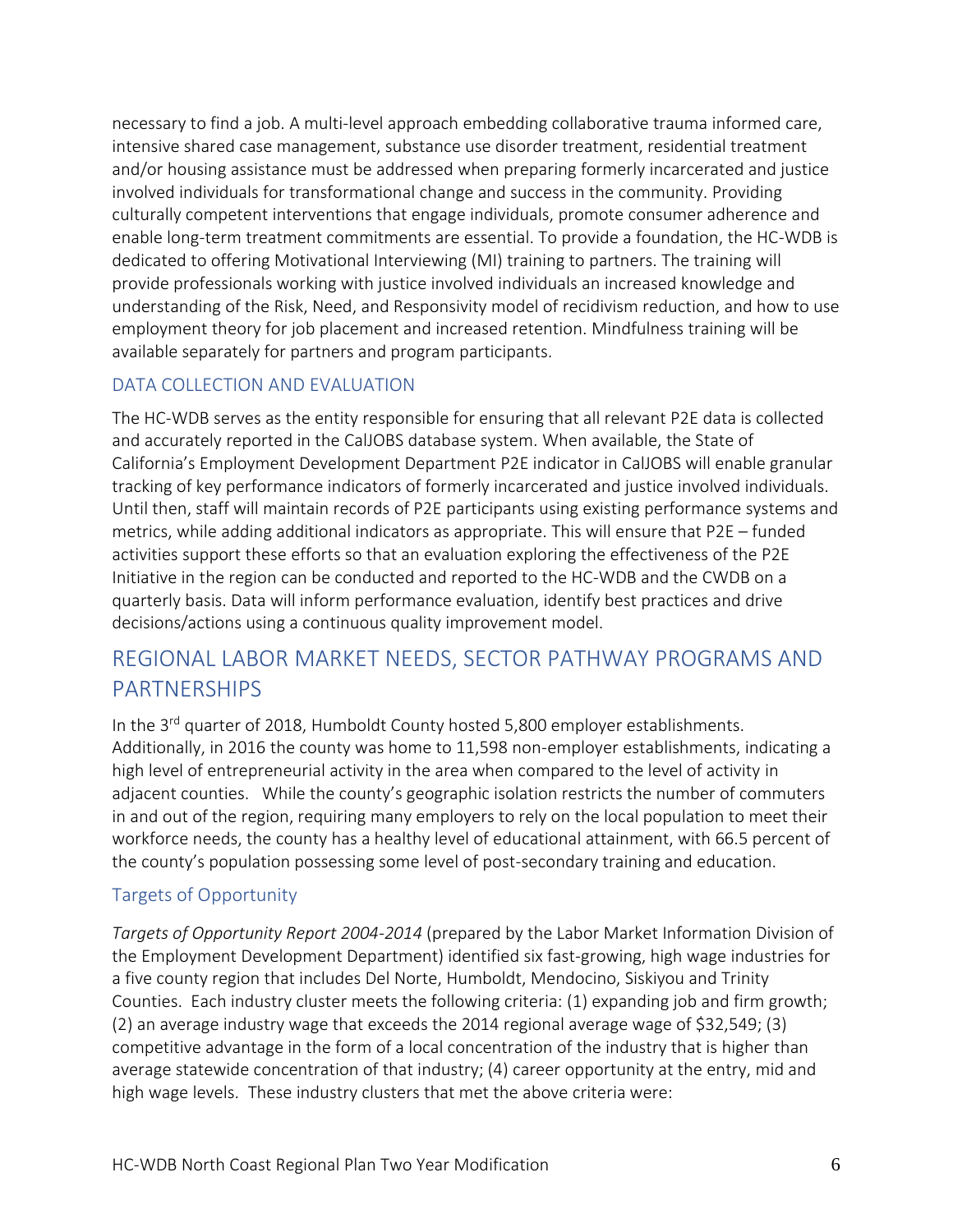- Diversified Health Care
- Building & Systems Construction
- Specialty Food, Flowers & Beverages
- Investment Support Services
- Management & Innovation Services
- Niche Manufacturing



*Interpreting the chart: The size of the bubble indicates number of cluster jobs. The horizontal axis indicates compound annual growth rate (CAGR) over the 2004 – 2014 period. The vertical axis indicates cluster concentration or competitive advantage in comparison to California.*

Based on strategic planning sessions with industry leaders, partners, and the Humboldt County Workforce Development Board, the Forest Products and Tourism industries were also included, as they are important components of the regional economy. While these industries do not meet the criteria for inclusion as industry clusters, they nevertheless offer well-paying replacement jobs and offer important employment opportunities for the region's residents.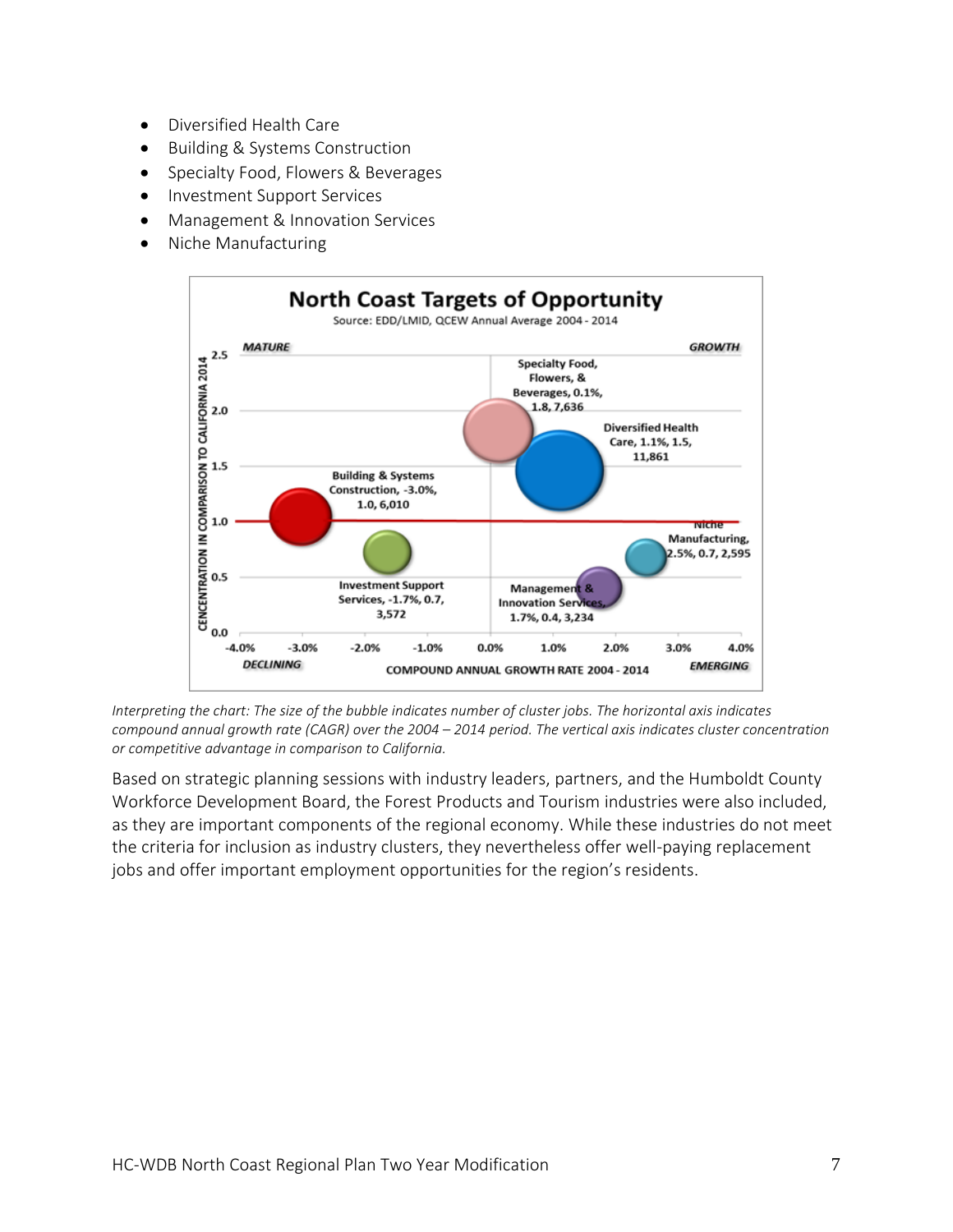

*Interpreting the chart: The size of the bubble indicates number of jobs. The horizontal axis indicates compound annual growth rate over the 2004-2014 period. The vertical axis indicates an industry's concentration when compared to California.* 

In addition to the identified regional industry clusters*,* Humboldt experienced economic growth in industry sectors not connected to the identified industry clusters. From 2012 to 2017, the county saw an increase in annual average total industry employment of 3,840 jobs. The following industry sectors saw growth in annual average employment: Educational and Health Services (+1,380), Leisure and Hospitality (+700), Retail Trade (+660), Professional and Business Services (+240), Construction (+230), Financial Activities (+90), Manufacturing (+90), and Other Services (+40). In a related trend, the county's unemployment rate fell from an annual average of 9.6 percent in 2012 to an annual average 4.2 percent in 2017.

Among the industry clusters in the *Targets of Opportunity* report, the Niche Manufacturing cluster and Management and Innovation Services cluster were identified as emerging industry clusters that saw the largest compound annual growth rate 2004-2014. The top five industries within the Niche Manufacturing cluster saw the strongest new employment growth in this period: General Freight Trucking (+211), Chemical, Plastics, & Petroleum Merchant Wholesalers (+58), Chemical, Plastics, & Rubber Manufacturing (+56), Machinery Manufacturing (+42), and Transportation Equipment Manufacturing (+38). The top five industries with new employment growth in the Management and Innovation Services cluster were: Management, Environmental, and Other Scientific & Technical Consulting Services (+123), Custom Computer Programming Services (+48), Telecommunications, Data Processing, Hosting, & Related Services, and Other Information Services (+28), Computer Systems Design & Facilities Management Services (+28), and Surveying & Mapping including Geophysical (+18). Additionally, many other industries in these two emerging industry clusters saw employment growth, as well as offering opportunity in replacement jobs. Also, the Diversified Healthcare cluster and Specialty Food, Flower and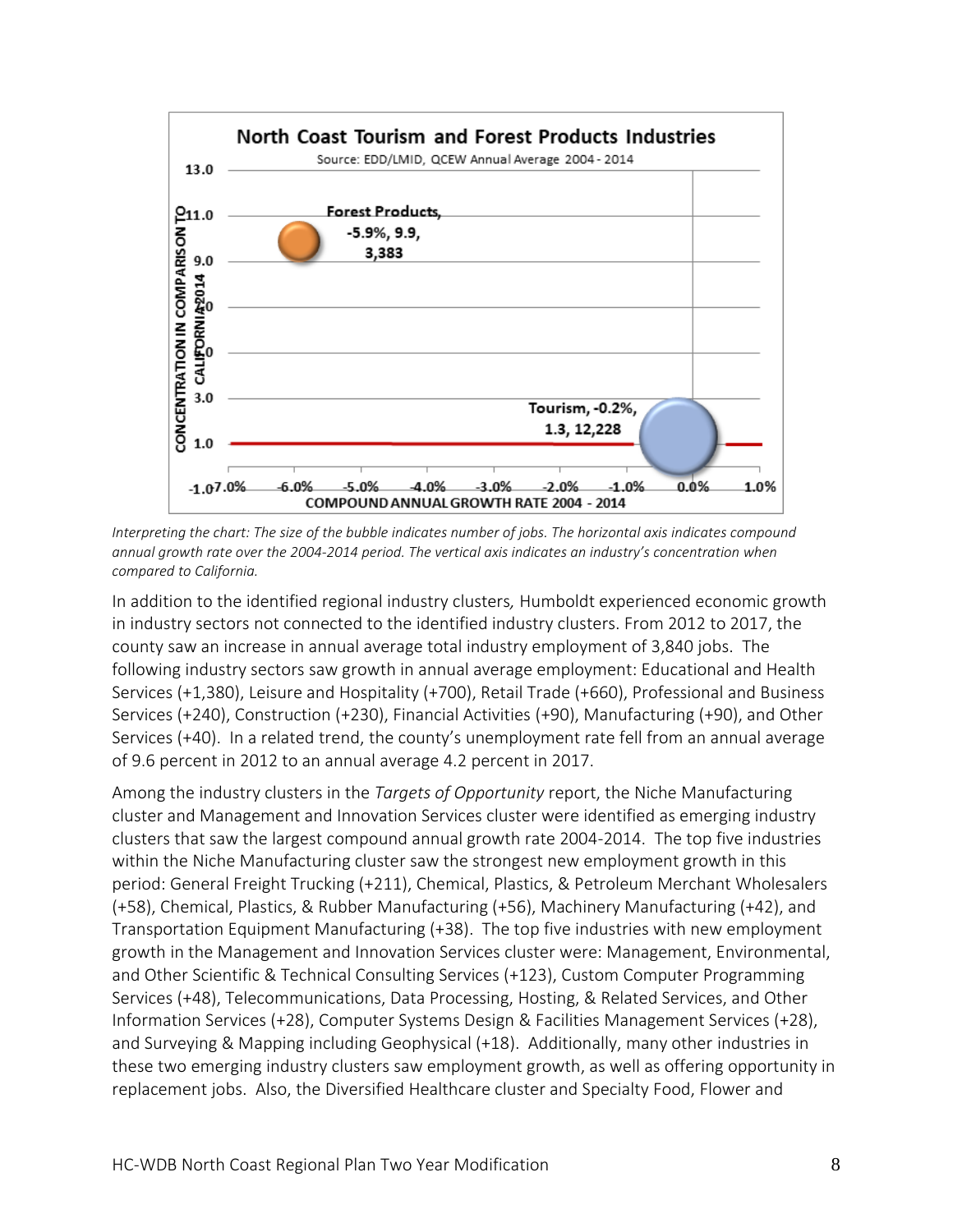Beverage cluster were identified as growing industry clusters. In the Diversified Healthcare, the top five industries with new employment were: Hospitals (+1,003), Nursing Care Facilities (+269), Homes for the Elderly (+168), Outpatient Care Centers (+132), and Other Ambulatory Health Care Services (+111). In Specialty Food, Flower, and Beverage, the top five industries with new employment growth were: Lawn & Garden Equipment and Supplies Stores (+304), Beverage Manufacturing (+145), Farm Supplies Merchant Wholesalers (+129), Bakeries (+122), and All Other Grocery Wholesalers (+93).

The following are the top five high demand occupations, by number of new job openings, connected to the emerging and growing clusters identified above\*. The entries in parentheses indicates number of anticipated job openings 2012-2022, followed by the associated median annual wage for 1<sup>st</sup> quarter 2014:

- 1) Niche Manufacturing: Installation, Maintenance and Repair Workers (+40 /\$44,312); Heavy and Tractor-Trailer (+40 /\$41,523); General and Operations Managers (+20 / \$72,613); Sales Representatives, Wholesale and Manufacturing, Technical and Scientific Products (+20 / \$52,818); and Team Assemblers (+20 /\$25,301).
- 2) Management and Innovation Services: Office Clerks, General (+90 /\$30,474); Telecommunications Equipment Installers and Repairers (+50 /\$67,694); Market Research Analysts and Marketing Specialists (+40 / \$43,000); Computer User Support Specialists (+30 /\$35,954); and Civil Engineers (+30 / \$95,119).
- 3) Diversified Healthcare: Home Health Aides (+180 / \$23,040); Personal Care Aides (+150 / \$23,500); Medical Assistants (+110 / \$33,894); Medical Secretaries (+70 / \$32,733); and First-Line Supervisors of Office and Administrative Support Workers (+150 / \$49,656).
- 4) Specialty Food, Flower and Beverage: Farmworkers and Laborers, Crop, Nursery, and Greenhouse (+360 / \$21,755); Retail Salespersons (+150 / \$23,620); Packaging and Filling Machine Operators and Tenders (+130 / \$24,412); Light Truck or Delivery Services Drivers (+120 / \$34,538); and Cashiers (+100 / \$20,778).
- \*All occupations which did not have available wages were excluded from this section.

# Building Corrections Partnerships in Regional Sector Pathways

College of the Redwoods is an essential partner in the workforce development system. Programs are designed to match the demand of employer's needs by continuously offering classes that develop the skills necessary for family-sustaining employment. The Adult Education program is offering programs to incarcerated people in the Humboldt County Correctional Facility (HCCF), including Success in the Jail, Career Preparation for the  $21<sup>st</sup>$  century, Explore Career Options, Anger Management in the workplace and high school equivalency classes.

While many people lack the proper identification, required to obtain education or employment, staff within the HCCF meet with individuals prior to release to complete a Release of Information and an application for a Social Security Card, after which a temporary ID is provided. The temporary ID is used by the Social Security Department to issue a replacement card, which can be sent to an address specified by the individual. Historically, a lack of driver's license or identification has been a huge barrier to employment. This is one small step towards education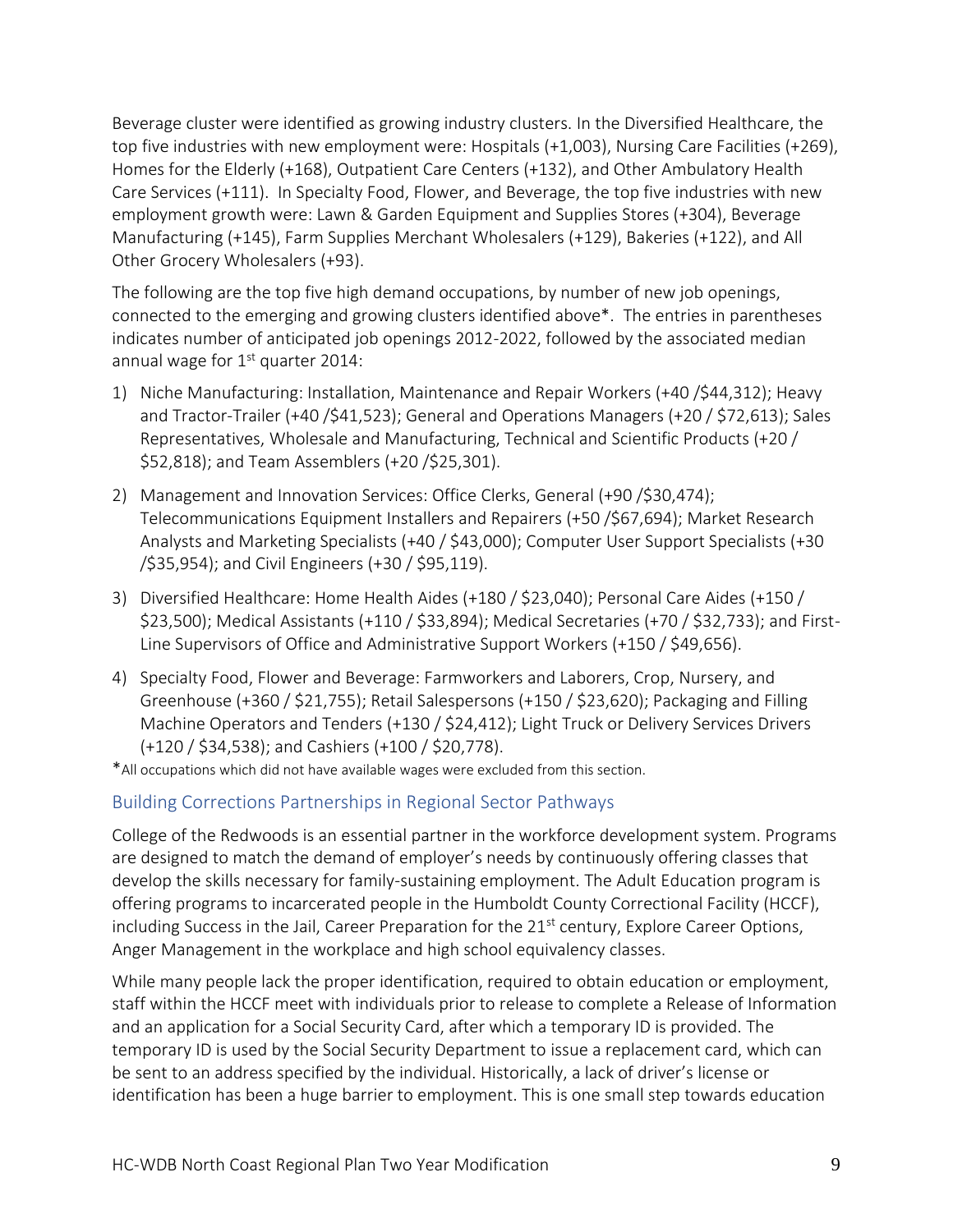or employment. HCCF staff help incarcerated people prepare a release plan, that allows them to map their access to services upon release. Services often include assistance from the DHHS including CalFresh, CalWORKs and General Relief, case management, education, supportive services, earn and learn opportunities, and supportive services including career counseling, behavioral health counseling, a referral to a primary care physician for necessary medications, housing assistance, and transportation assistance.

# Identifying and Partnering with Employers

Through the Action Clinics, HC-WDB has compiled a list of employers who have hired formerlyincarcerated or justice involved individuals. Additionally, the Economic Development Department is working with students at Humboldt State University to develop a comprehensive database of employers. This database will include employer criteria indicating their willingness to hire formerly incarcerated people, and people with disabilities. This research can be combined with the business data that DHHS-ETD maintains. An effort will be made to eliminate any duplication of requests. In January 2017, local employers were invited to learn about nonconventional methods for recruiting job candidates through the Humboldt Second Chance Program's employer recruitment event. Employers have expressed interested in hosting a second Dave's Killer Bread Foundation event that will educate employers on the benefits of hiring formerly incarcerated or justice involved individuals, while sharing best practices, as well as effective training and retention processes. Expanding the number of employers who are willing to work with this population will be essential, and educating them on the Department of Labor's Work Opportunity Tax Credit, and the California Enterprise Zone Tax Credit will also be helpful.

# Anticipated Changes to MOUs

The AJCC MOU is in the process of being updated, and the development of additional MOUs are under review at this time. There was an initial meeting, and another meeting is scheduled. It does not appear that this will pose any challenges. New partners, including law enforcement, child support and Social Services representatives began attending the AJCC meetings since the onset of the planning process.

# B. MULTI-CRAFT CORE CURRICULUM (MC3) AND PRE-APPRENTICESHIP PARTNERSHIPS

The North Coast Region supports the emphasis on pre-apprenticeship and apprenticeship programs as an opportunity for individuals, including those who are formerly incarcerated or justice involved, to advance upward mobility. The program's goal is to have individuals earn the MC3 Certificate and then progress to an apprenticeship. Due to the lack of apprenticeships available in Humboldt County, the Construction Trades Program at College of the Redwoods and employment are also options. During 2017 the HC-WDB, College of the Redwoods, and the Building and Construction Trades Council of Humboldt and Del Norte Counties searched for an instructor to attend a MC3 Train the Trainer event. After meeting with the Laborers International Union, it was determined that the Laborers would be available to offer instruction. The first MC3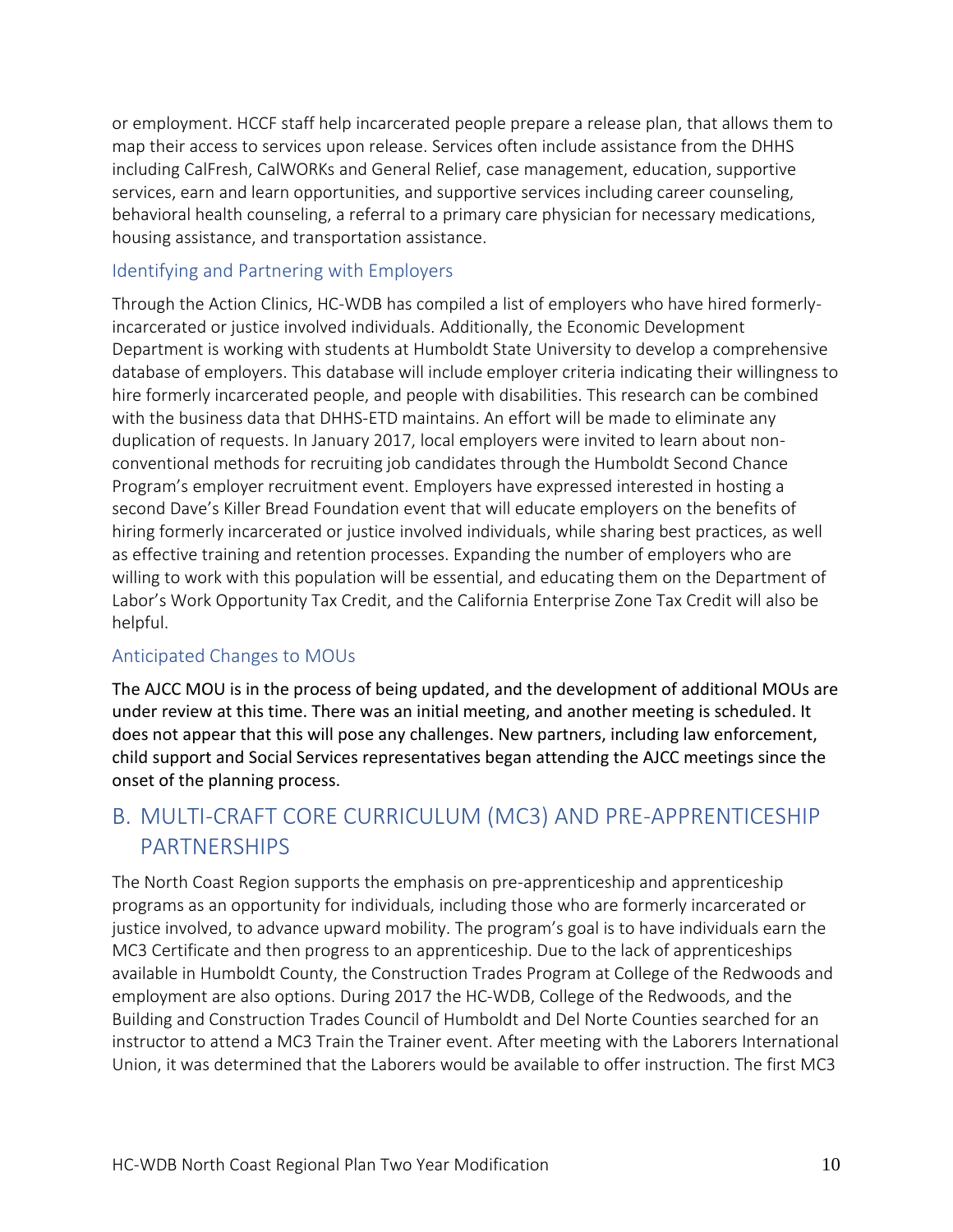was offered in July 2018. The trainer traveled to Eureka from Sacramento to conduct this training at the College of the Redwoods.

In January 2019, the HC-WDB met with College of the Redwoods, the Building and Construction Trades Council of Humboldt and Del Norte Counties and a representative from the North Bay Trades Introduction Program to discuss options to offer a second round of the MC3 program. An agreement was unable to be finalized during this meeting, and it was determined that the best option would be to continue searching for a local trainer within the region.

The HC-WDB has received additional requests to offer a MC3 training in the community. The HC-WDB continues to advocate for recruitment of those in underrepresented populations, including women, veterans, and others with barriers to employment to participate in the training once a trainer is located.

# C. REGIONAL COORDINATORS AND ALIGNMENT INDICATORS

**Demand Driven Skills Attainment Indicators:** The North Coast Region is committed to work with Industry Sector Partnerships (ISPs) through Slingshot, the Health Care and the Trades in Education Partners Leadership Team. This is being scaled through the Dental and Oral Health Team. Industry partners convene on a regular basis for each of these.

**Upward Mobility and Equity Indicators:** The North Coast Region is dedicated to working with target populations to focus on industry sector, as determined through WIOA regulations and state initiatives. Training in the region places an emphasis on serving those with barriers, and is also intended to strengthen staff partners so they have the tools they need to advance within their own career pathways. The region utilizes shared case management strategies and is in the process of developing policies related to co-enrollment and professional enrollment to ensure quality outcomes.

**System Alignment Indicators:** The North Coast Region is devoted to achieving administrative efficiencies to enhance program outcomes, such as dual enrollment in high school and community college. While a formal decision-making process in not in place yet, the consensus method is in practice. The regional organization and evaluation of performance an ongoing priority. See Appendix D: Regional Coordination and Alignment Indicators

See Appendix D: Regional Coordination and Alignment Indicators

# OTHER CHANGES TO REGIONAL PLAN

There have been no other changes to the current 2017-2021 Regional Plan.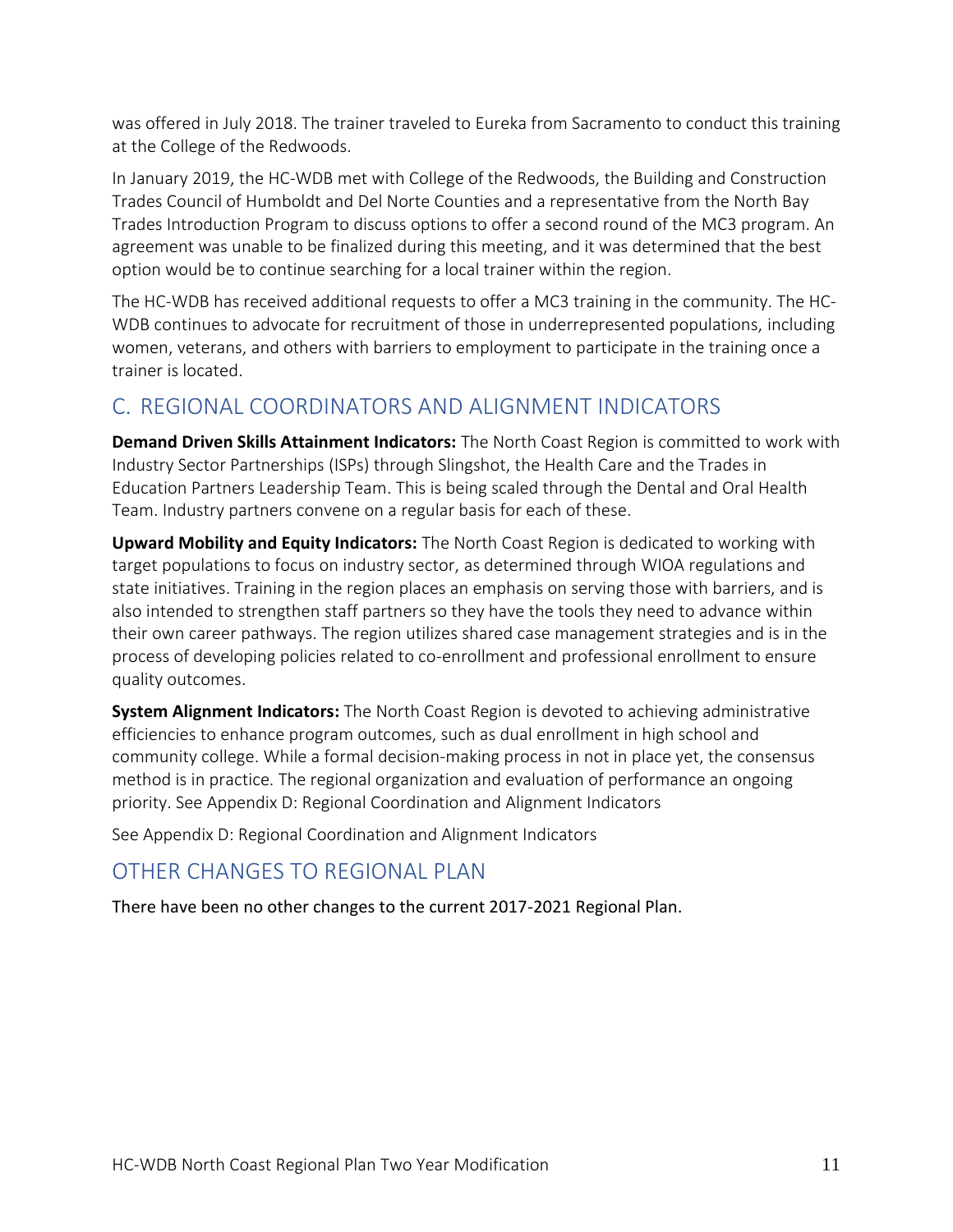## **Appendix A: Assessment of Need and Population Size**

#### **Humboldt County Probation:**

As of December 2018 (point in time date 12/31/2018), Humboldt County Probation Department (HCPD) has 1,125 individuals, as defined under Penal Code Section 1234 (c) in Active Supervision.

| <b>Probation Population</b>                      | Count |
|--------------------------------------------------|-------|
| <b>Formal Probation Supervision</b>              | 831   |
| AB 109 Post Release Community Supervision (PRCS) | 167   |
| <b>Mandatory Supervision</b>                     | 155   |
| <b>Total</b>                                     | 1.125 |

Those who have absconded or reside out of county are not included (inactive caseloads were excluded). Some receive dual supervision, which explains the differences in previously reported totals.

The Offender Needs Assessment (ONA) was completed for 719 of the 1,125 (or 64%) individuals on Active Supervision, and indicates that approximately 64% of the 719 individuals have a history of drug and/or alcohol use problems. Many are impoverished and homeless or have substandard housing.

# **California Department of Corrections and Rehabilitation, Division of Correctional Policy Research and Internal Oversight, Office of Research:**

As of January 31, 2019, California Department of Corrections and Rehabilitation has 187 individuals on Parole.

| <b>Parole Population</b> | Count |
|--------------------------|-------|
| PAL                      |       |
| In Custody               | 35    |
| In Community             | 147   |
| <b>Total</b>             | 187   |

| In Community                           | Count |
|----------------------------------------|-------|
| <b>PC290 Parole Classification</b>     | 35    |
| Gang Indicated GPS Monitored           |       |
| <b>Gang Special Condition (No GPS)</b> |       |
| Life w/ possibility of Parole          |       |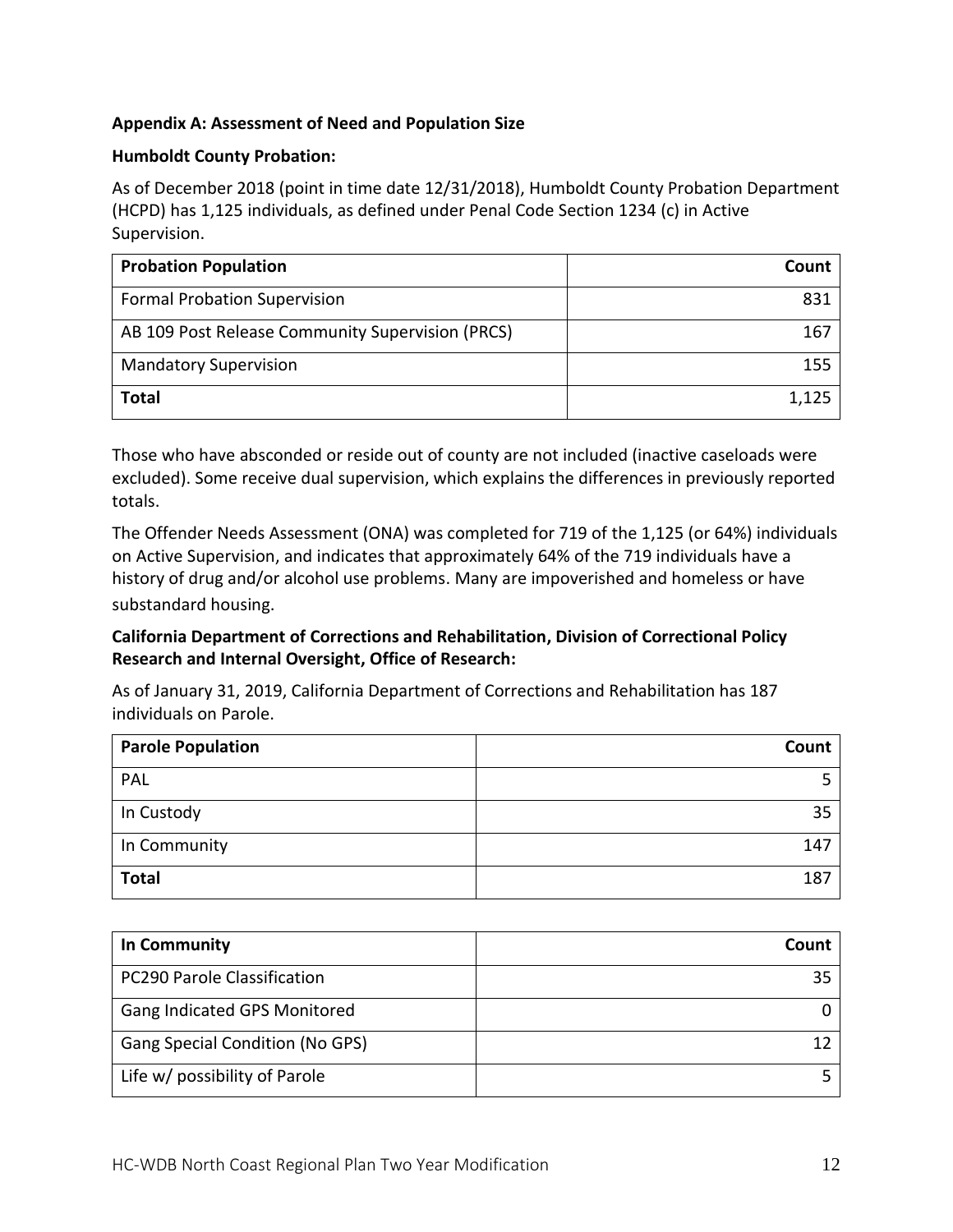According to the CDCR 2017 Outcome Evaluation Report, 161 individuals were released to Humboldt in 2017. The Humboldt County Corrections and Rehabilitation Department confirmed that they serve approximately five to seven new individuals on parole each month.

| <b>Services</b>                                 | $2016 - 17$ | $2017 - 18$ |
|-------------------------------------------------|-------------|-------------|
| # of Clients informed of Available services     | 112         | 100         |
| # of Clients meeting with Vocational Counselor  | 91          | 71          |
| # of Services to Returning Clients              | 259         | 206         |
| # of Total Services Delivered by ETD this month | 510         | 424         |
| # Provided Vocational Assessments               | 30          | 28          |
| # Enrolled in Vocational Training               | 0           | 0           |
| # of WEX and/or OJT Placements                  | 39          | 36          |
| # Entered Employment                            | 94          | 66          |

**Humboldt County Department of Health & Human Services – Employment and Training Division, AB-109 Data:**

Data Source: DHHS AB109

Humboldt County DHHS indicates there were a total of 337 people enrolled in the AB109 program during Fiscal Year 2017-18. Mental Health provided assessments and services to 221 clients (or 66%) who are enrolled. An additional 175 clients (or 52%) have been diagnosed with a Substance Use Disorder. The most prevalent primary mental health diagnoses included Post Traumatic Stress Disorder, Psychotic Disorder - Not Otherwise Specified, Schizophrenia Undifferentiated, Schizoaffective Disorder and Bipolar Disorder. The most prevalent diagnoses specific to Substance Use are Amphetamine, Opioid Dependency and Alcohol Disorders.

The CalJOBS database enabled robust granular data collection for the AB2060 Humboldt County Second Chance program. Between July 1, 2016 and June 30, 2017 there were 57 formerly incarcerated participants served. Of those, 41 completed Work Readiness Training, 26 completed Vocational Training and Work Experience, and 20 received Industry recognized certificates. There were 38 participants who secured job placements. In terms of long-term employment outcomes, 26 retained their placements. The reasons for job loss equated to: 3 moved out of the area; 4 recidivated; 2 entered drug and alcohol rehabilitation; 1 business closed and 2 are unknown. Between July 1, 2017 and June 30, 2017, there were 28 formerly incarcerated participants served. Of those, 16 completed Work Readiness Training, 7 completed Vocational Training and Work Experience, and 7 received Industry recognized certificates. There were 11 participants who secured job placements. In terms of long-term employment outcomes, 9 retained their placements. The reasons for job loss equated to 1 participant's death and 1 participant recidivated.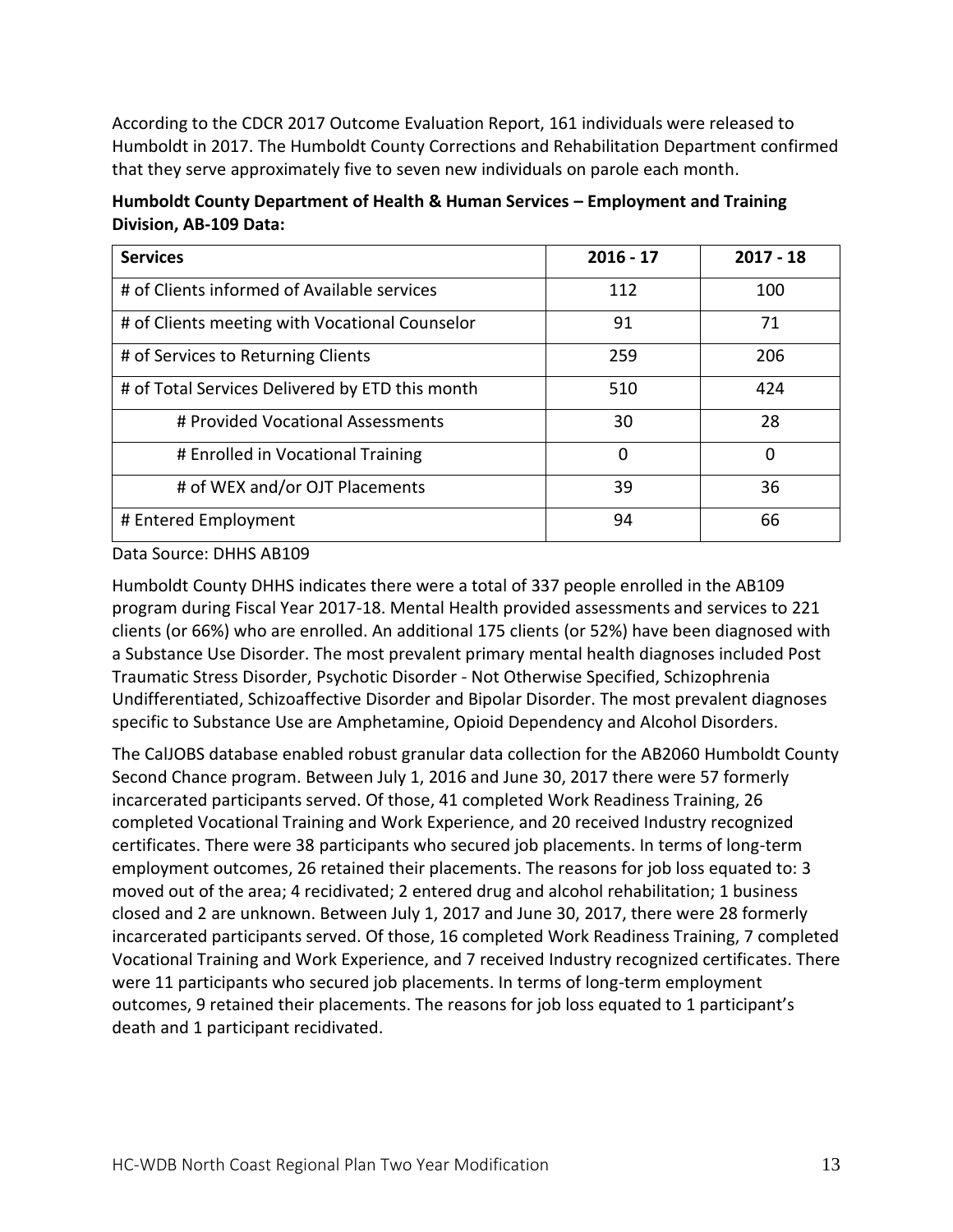The reported wages for those who retained placements are:

| $2016 - 17$                   | $2017 - 18$                  |
|-------------------------------|------------------------------|
| Minimum wage: 16 participants | Minimum wage: 7 participants |
| \$13.00: 4 participants       | \$15.00: 2 participants      |
| \$15.00: 4 participants       | \$18.00: 2 participants      |
| \$16:00: 1 participant        |                              |
| \$20.00: 1 participant        |                              |

Data Source: DHHS ETD

# Demographic information

| $2016 - 17$                                   | $2017 - 18$                                   |  |  |
|-----------------------------------------------|-----------------------------------------------|--|--|
| Male: 41 participants                         | Male: 23 participants                         |  |  |
| Female: 16 participants                       | Female: 6 participants                        |  |  |
| Age range 20 to 55: 34 participants           | Age range 23 to 46: 15 participants           |  |  |
| <b>Education Level:</b>                       | <b>Education Level:</b>                       |  |  |
| Less than 12 years education: 41 participants | Less than 12 years education: 13 participants |  |  |
| HS Diploma or equivalent: 10 participants     | HS Diploma or equivalent: 15 participants     |  |  |
| 1-year college: 4 participants                | 1-year college: 6 participants                |  |  |
| 2-year college: 2 participants                | 2-year college: 2 participants                |  |  |
| AA degree: 1 participant                      | BA degree: 1 participant                      |  |  |
| BA degree: 17 participants                    |                                               |  |  |
| CalFresh: 41 participants                     | CalFresh: 24 participants                     |  |  |
| General Relief: 1 participant                 | SS Department: 4 participants                 |  |  |
| SS Department: 3 participants                 | CalWORKs: 1 participant                       |  |  |
| CalWORKs: 3 participants                      |                                               |  |  |
| No Race/Ethnicity reported                    |                                               |  |  |

Data Source: DHHS ETD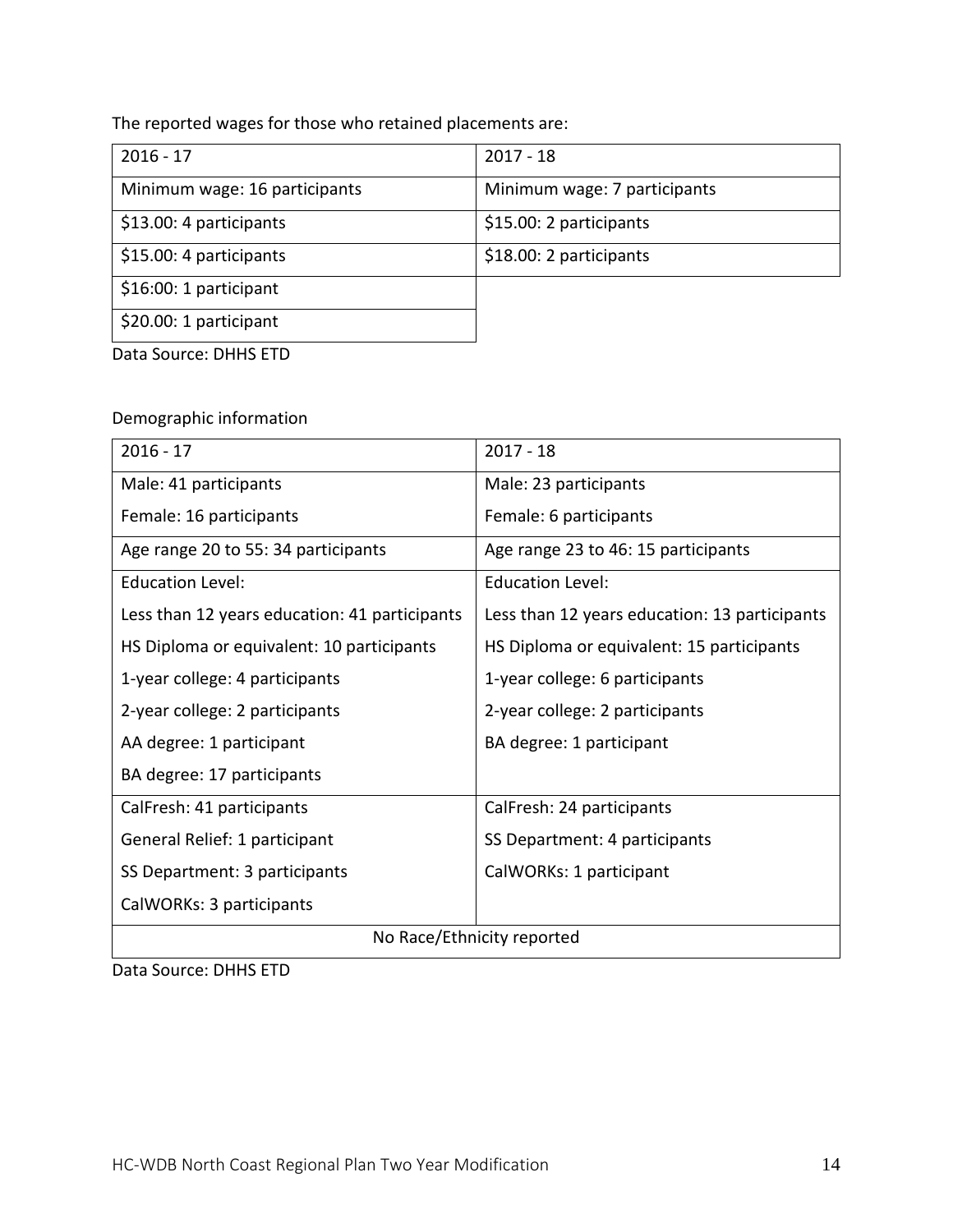Humboldt County DHHS Social Services provides services to formerly incarcerated individuals through these programs:

| <b>Programs</b>               | 2016-17 | 2017-18 |
|-------------------------------|---------|---------|
| <b>CalWORKs</b>               | 9       |         |
| <b>Child Welfare Services</b> | 485     | 681     |
| Social Security Income        |         | 6       |
| # w/Physical Address          | 1,287   | 1,119   |
| # Homeless                    | 831     | 847     |

Data Source: DHHS Social Services

Partners are committed to attending the Parole and Community Team (PACT) Meetings. These meetings occur monthly and are mandatory orientation events for individuals who were just released from prison. They offer individuals an opportunity to see what services are available in the community. The Department of Rehabilitation and the Department of Health and Human Services - Mental Health Branch and Substance Use Disorder Treatment Program will attend so that referrals can be made in person. Workforce Child Support and CBOs have also committed to attend on a regular basis. Whenever possible, families of individuals who have been released are encouraged to attend the meetings so that they are able to offer the individual additional support.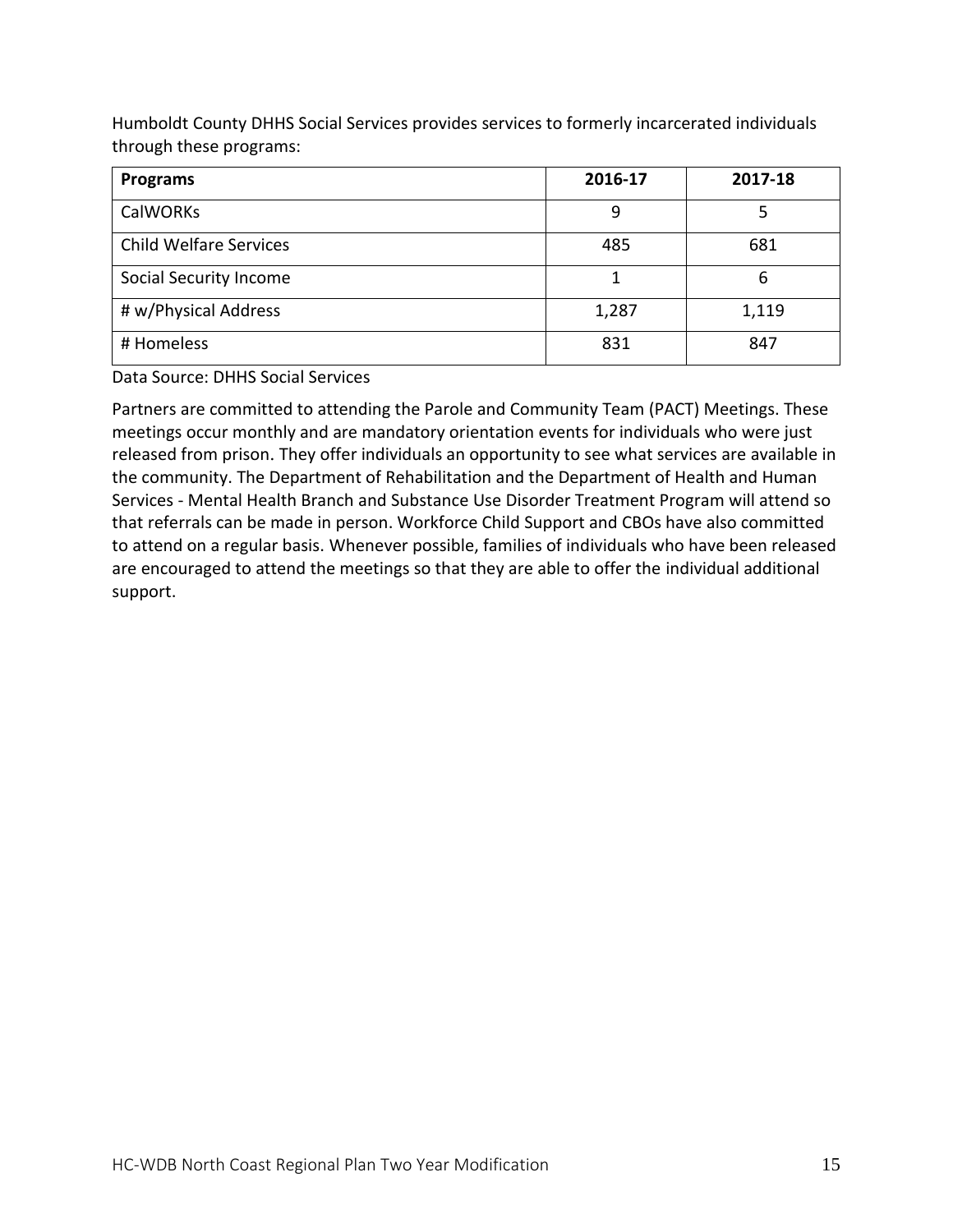| <b>Appendix B: Stakeholder Engagement and Outreach</b> |  |  |
|--------------------------------------------------------|--|--|
|--------------------------------------------------------|--|--|

| Agency                                                              | Attendee                    | <b>Workforce and</b><br>Community<br>Education | Date        | <b>Time</b>         |
|---------------------------------------------------------------------|-----------------------------|------------------------------------------------|-------------|---------------------|
| <b>College of the Redwoods</b>                                      | Ratliff, Pru                | Workforce                                      | 11/5<br>/18 | 9a.m.to<br>Noon     |
| <b>Tri-County Independent Living</b>                                | Sjostrand,<br>Donalyn       | <b>CIE</b>                                     | 11/5<br>/18 | 9a.m.to<br>Noon     |
| <b>Redwood Coast Department of</b><br><b>Child Support Services</b> | Bressler,<br>Dawn           | <b>DCSS</b>                                    | 11/5<br>/18 | 9a.m.to<br>Noon     |
| <b>Westside Community Improvement</b><br><b>Association</b>         | Benzonelli,<br>Heidi        | <b>CBO</b>                                     | 11/5<br>/18 | 9a.m.to<br>Noon     |
| <b>Headwaters Fund Board</b>                                        | Spain,<br>Kenny             | Economic<br>Development                        | 11/5<br>/18 | 9a.m.to<br>Noon     |
| <b>Humboldt County Probation</b>                                    | <b>Brennema</b><br>n, Shaun | Law Enforcement                                | 11/5<br>/18 | 9a.m.to<br>Noon     |
| <b>College of the Redwoods</b>                                      | Talcott,<br>Margaret        | <b>Adult Education</b>                         | 11/5<br>/18 | 9a.m.to<br>Noon     |
| <b>Department of Rehabilitation</b>                                 | Siler, Larry                | <b>CIE</b>                                     | 11/5<br>/18 | 9a.m.to<br>Noon     |
| <b>Redwood Coast Regional Center</b>                                | Braggs,<br>Sierra           | <b>CIE</b>                                     | 11/5<br>/18 | 9a.m.to<br>Noon     |
| <b>Smart Business Resource Center</b>                               | DeCoito,<br>Debbie          | Workforce                                      | 11/5<br>/18 | 9a.m.to<br>Noon     |
| <b>Humboldt County Office of</b><br><b>Education</b>                | Amaro,<br>Agustin           | <b>ESL</b>                                     | 11/5<br>/18 | 9a.m.to<br>Noon     |
| <b>Employment Development</b><br><b>Department</b>                  | Stalcup,<br>Robyn           | Workforce                                      | 11/5<br>/18 | $9$ a.m. to<br>Noon |
| <b>Employment Development</b><br><b>Department</b>                  | Begay,<br>Chuck             | Workforce                                      | 11/5<br>/18 | 9 a.m. to<br>Noon   |
| <b>DHHS-Employment Training</b><br><b>Division</b>                  | Lorenzo,<br>Connie          | Workforce - Cal<br>Fresh                       | 11/5<br>/18 | 9 a.m. to<br>Noon   |
| <b>CalWORKs</b>                                                     | Kanaga,<br>Eric             | Workforce                                      | 11/5<br>/18 | 9 a.m. to<br>Noon   |
| <b>Redwood Community Action</b><br><b>Agency</b>                    | Love, Kari                  | <b>CBO</b>                                     | 11/5<br>/18 | 9 a.m. to<br>Noon   |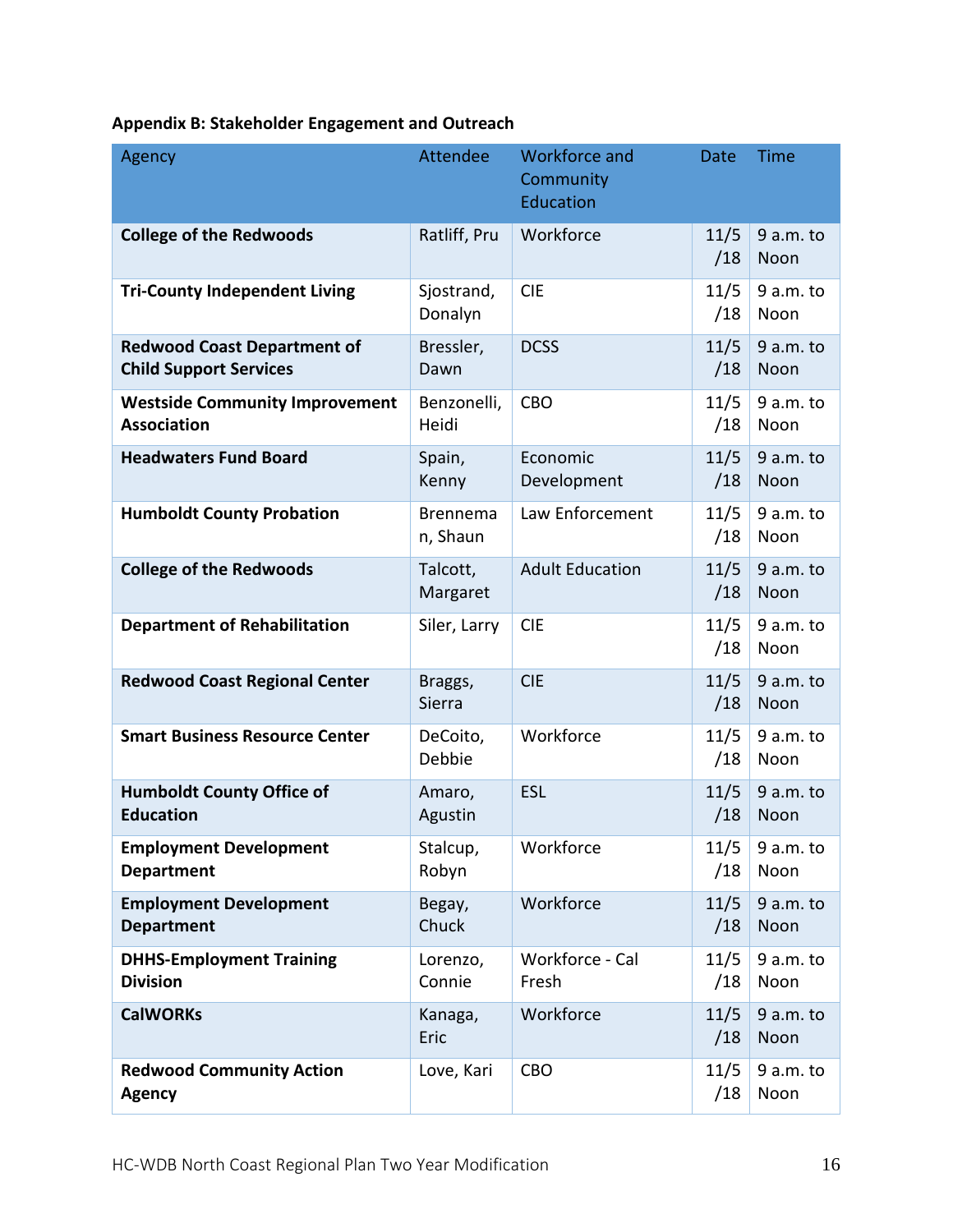| <b>Redwood Community Action</b>         | Vrtiak,              | <b>CBO</b>             | 11/5         | 9 a.m. to           |
|-----------------------------------------|----------------------|------------------------|--------------|---------------------|
| <b>Agency</b>                           | Vanessa              |                        | /18          | Noon                |
| <b>Smart Business Resource Center</b>   | Dennis,<br>Angela    | Workforce              | 11/5<br>/18  | 9a.m.to<br>Noon     |
| <b>County of Humboldt</b>               | Tans,<br>Allison     | Workforce              | 11/5<br>/18  | 9a.m.to<br>Noon     |
| <b>California Workforce Association</b> | Oyler,<br>Alisa      | Facilitator            | 11/5<br>/18  | 9 a.m. to<br>Noon   |
| <b>Westside Community Improvement</b>   | Benzonelli,          | <b>CBO</b>             | 11/1         | 9a.m.to             |
| <b>Association</b>                      | Heidi                |                        | 9/18         | Noon                |
| <b>Jefferson Center Family Resource</b> | Weller,              | <b>CBO</b>             | 11/1         | 9a.m.to             |
| Center                                  | Mark                 |                        | 9/18         | Noon                |
| <b>California Department of</b>         | Haws,                | Law Enforcement        | 11/1         | 9a.m.to             |
| <b>Corrections and Rehabilitation</b>   | Lewis                |                        | 9/18         | Noon                |
| <b>Employment Development</b>           | Begay,               | Workforce              | 11/1         | 9a.m.to             |
| <b>Department</b>                       | Chuck                |                        | 9/18         | Noon                |
| <b>Building and Trades</b>              | Hunerlach,<br>Jeff   | Labor                  | 11/1<br>9/18 | 9a.m.to<br>Noon     |
| <b>DHHS-Employment Training</b>         | Lorenzo,             | Workforce - Cal        | 11/1         | 9a.m.to             |
| <b>Division</b>                         | Connie               | Fresh                  | 9/18         | Noon                |
| <b>Humboldt County Correctional</b>     | Griffin,             | Law Enforcement        | 11/1         | 9a.m.to             |
| <b>Facility</b>                         | Dennis               |                        | 9/18         | Noon                |
| <b>Humboldt County Correctional</b>     | Logie,               | Law Enforcement        | 11/1         | 9a.m.to             |
| <b>Facility</b>                         | Stefan               |                        | 9/18         | Noon                |
| <b>College of the Redwoods</b>          | Talcott,<br>Margaret | <b>Adult Education</b> | 11/1<br>9/18 | 9a.m.to<br>Noon     |
| <b>Smart Business Resource Center</b>   | Dennis,<br>Angela    | Workforce              | 11/1<br>9/18 | 9 a.m. to<br>Noon   |
| <b>Redwood Coast Department of</b>      | Holloway,            | <b>DCSS</b>            | 11/1         | 9 a.m. to           |
| <b>Child Support Services</b>           | Elisabeth            |                        | 9/18         | Noon                |
| <b>County of Humboldt</b>               | Tans,<br>Allison     | Workforce              | 11/1<br>9/18 | $9$ a.m. to<br>Noon |
| <b>California Workforce Association</b> | Oyler,<br>Alisa      | Facilitator            | 11/1<br>9/18 | 9 a.m. to<br>Noon   |
| <b>Redwood Coast Department of</b>      | Bressler,            | <b>DCSS</b>            | 12/5         | 9a.m.to             |
| <b>Child Support Services</b>           | Dawn                 |                        | /18          | Noon                |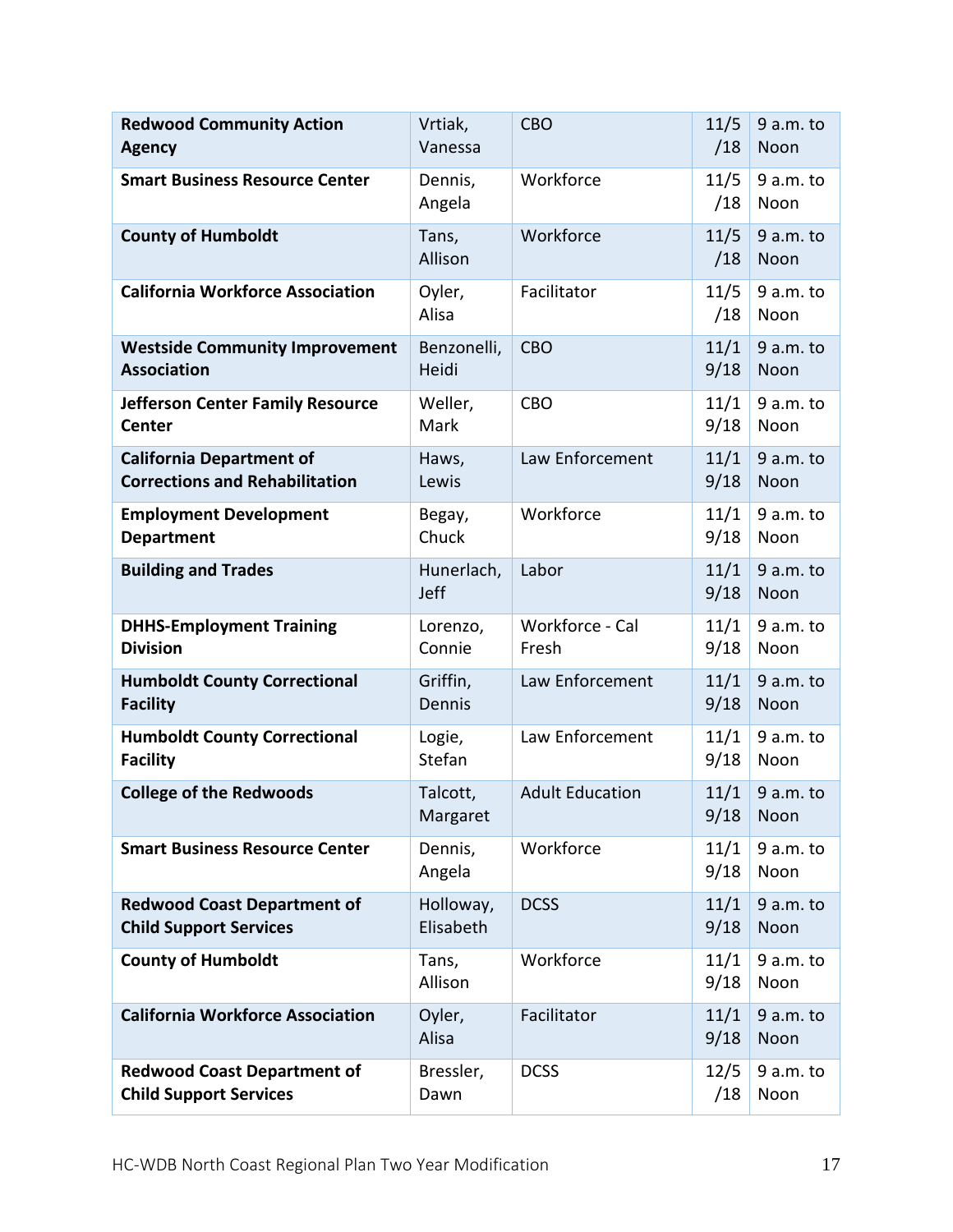| <b>College of the Redwoods</b>                                           | Talcott,<br>Margaret  | <b>Adult Education</b>   | 12/5<br>/18 | 9 a.m. to<br>Noon   |
|--------------------------------------------------------------------------|-----------------------|--------------------------|-------------|---------------------|
| <b>College of the Redwoods</b>                                           | Ratliff, Pru          | Workforce                | 12/5<br>/18 | 9 a.m. to<br>Noon   |
| <b>California Department of</b><br><b>Corrections and Rehabilitation</b> | Burger,<br>Shawn      | Law Enforcement          | 12/5<br>/18 | 9 a.m. to<br>Noon   |
| <b>Humboldt County Correctional</b><br><b>Facility</b>                   | Griffin,<br>Dennis    | Law Enforcement          | 12/5<br>/18 | 9a.m.to<br>Noon     |
| <b>Humboldt County Correctional</b><br><b>Facility</b>                   | Logie,<br>Stefan      | Law Enforcement          | 12/5<br>/18 | 9a.m.to<br>Noon     |
| <b>Teen Challenge</b>                                                    | Throssel,<br>Tom      | <b>CBO</b>               | 12/5<br>/18 | 9a.m.to<br>Noon     |
| <b>Teen Challenge</b>                                                    | Liuengoos,<br>Joshua  | <b>CBO</b>               | 12/5<br>/18 | 9a.m.to<br>Noon     |
| <b>Westside Community Improvement</b><br><b>Association</b>              | Benzonelli,<br>Heidi  | <b>CBO</b>               | 12/5<br>/18 | 9 a.m. to<br>Noon   |
| <b>DHHS-Mental Health and Substance</b><br><b>Use Disorder Treatment</b> | Bay,<br>Deanna        | Mental Health & SUD      | 12/5<br>/18 | 9a.m.to<br>Noon     |
| <b>Department of Rehabilitation</b>                                      | Kemic,<br>Cassie      | <b>CIE</b>               | 12/5<br>/18 | 9 a.m. to<br>Noon   |
| <b>Department of Rehabilitation</b>                                      | Wiliams,<br>Dynel     | <b>CIE</b>               | 12/5<br>/18 | 9a.m.to<br>Noon     |
| <b>Department of Rehabilitation</b>                                      | Siler, Larry          | <b>CIE</b>               | 12/5<br>/18 | 9 a.m. to<br>Noon   |
| <b>Small Business Development</b><br><b>Department</b>                   | DePace,<br>Janet      | <b>SBDC</b>              | 12/5<br>/18 | 9 a.m. to<br>Noon   |
| <b>Redwood Community Action</b><br><b>Agency</b>                         | Vrtiak,<br>Vanessa    | <b>CBO</b>               | 12/5<br>/18 | 9 a.m. to<br>Noon   |
| <b>Community member</b>                                                  | Gomez,<br>Roberto     | Community member         | 12/5<br>/18 | $9$ a.m. to<br>Noon |
| <b>Community member</b>                                                  | Hilsendage<br>r, Mark | Community member         | 12/5<br>/18 | 9a.m.to<br>Noon     |
| <b>DHHS-Employment Training</b><br><b>Division</b>                       | Lorenzo,<br>Connie    | Workforce - Cal<br>Fresh | 12/5<br>/18 | 9a.m.to<br>Noon     |
| <b>Smart Business Resource Center</b>                                    | Dennis,<br>Angela     | Workforce                | 12/5<br>/18 | 9a.m.to<br>Noon     |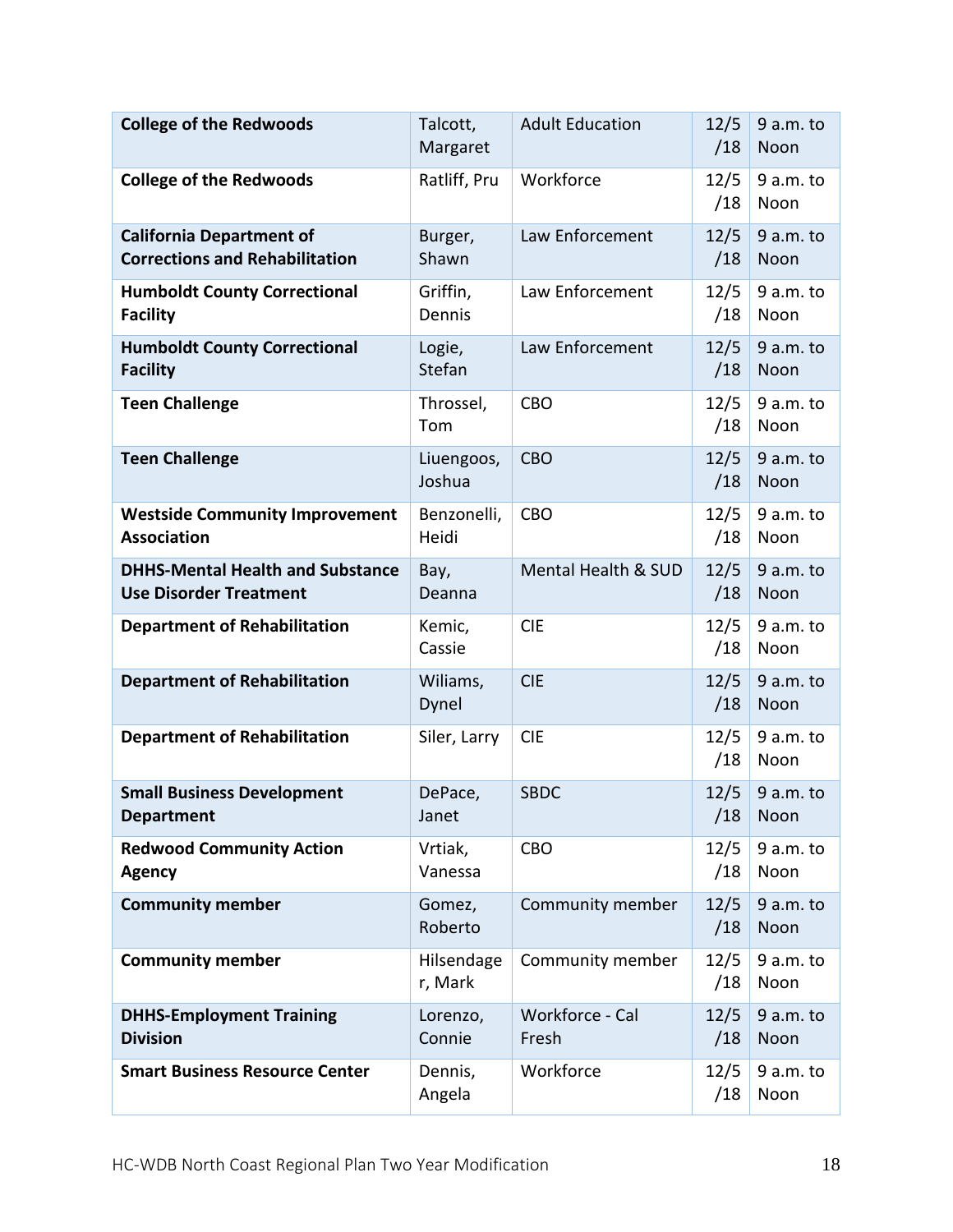| <b>Redwood Community Action</b><br><b>Agency</b> | Love, Kari                  | <b>CBO</b>             | 12/5<br>/18 | $9$ a.m. to<br>Noon  |
|--------------------------------------------------|-----------------------------|------------------------|-------------|----------------------|
| <b>County of Humboldt</b>                        | Tans,<br>Allison            | Workforce              | 12/5<br>/18 | 9 a.m. to<br>Noon    |
| <b>California Workforce Association</b>          | Oyler,<br>Alisa             | Facilitator            | 12/5<br>/18 | 9 a.m. to<br>Noon    |
| <b>DHHS-Employment Training</b>                  | Lorenzo,                    | Workforce - Cal        | 1/16        | 5:30 to              |
| <b>Division</b>                                  | Connie                      | Fresh                  | /18         | 7:30 p.m.            |
| <b>College of the Redwoods</b>                   | Ratliff, Pru                | Workforce              | 1/16<br>/18 | 5:30 to<br>7:30 p.m. |
| <b>Jefferson Center Family Resource</b>          | Rodstrom,                   | <b>CBO</b>             | 1/16        | 5:30 to              |
| <b>Center</b>                                    | Bill                        |                        | /18         | 7:30 p.m.            |
| <b>Redwood Coast Department of</b>               | Bressler,                   | <b>DCSS</b>            | 1/16        | 5:30 to              |
| <b>Child Support Services</b>                    | Dawn                        |                        | /18         | 7:30 p.m.            |
| Jefferson Center Family Resource                 | Weller,                     | <b>CBO</b>             | 1/16        | 5:30 to              |
| <b>Center</b>                                    | Mark                        |                        | /18         | 7:30 p.m.            |
| <b>Humboldt Second Chance Program</b>            | Felter, Bob                 | Community member       | 1/16<br>/18 | 5:30 to<br>7:30 p.m. |
| <b>Humboldt County Correctional</b>              | Griffin,                    | Law Enforcement        | 1/16        | 5:30 to              |
| <b>Facility</b>                                  | Dennis                      |                        | /18         | 7:30 p.m.            |
| <b>Small Business Development</b>                | DePace,                     | <b>SBDC</b>            | 1/16        | 5:30 to              |
| <b>Department</b>                                | Janet                       |                        | /18         | 7:30 p.m.            |
| <b>Humboldt County Correctional</b>              | Logie,                      | Law Enforcement        | 1/16        | 5:30 to              |
| <b>Facility</b>                                  | Stefan                      |                        | /18         | 7:30 p.m.            |
| <b>Smart Business Resource Center</b>            | Dennis,<br>Angela           | Workforce              | 1/16<br>/18 | 5:30 to<br>7:30 p.m. |
| <b>Humboldt County Probation</b>                 | <b>Brennema</b><br>n, Shaun | Law Enforcement        | 1/16<br>/18 | 5:30 to<br>7:30 p.m. |
| <b>Redwood Community Action</b>                  | Schaffner,                  | <b>CBO</b>             | 1/16        | 5:30 to              |
| <b>Agency</b>                                    | <b>Mark</b>                 |                        | /18         | 7:30 p.m.            |
| <b>College of the Redwoods</b>                   | Talcott,<br>Margaret        | <b>Adult Education</b> | 1/16<br>/18 | 5:30 to<br>7:30 p.m. |
| <b>Westside Community Improvement</b>            | Benzonelli,                 | <b>CBO</b>             | 1/16        | 5:30 to              |
| <b>Association</b>                               | Heidi                       |                        | /18         | 7:30 p.m.            |
| <b>County of Humboldt</b>                        | Tans,<br>Allison            | Workforce              | 1/16<br>/18 | 5:30 to<br>7:30 p.m. |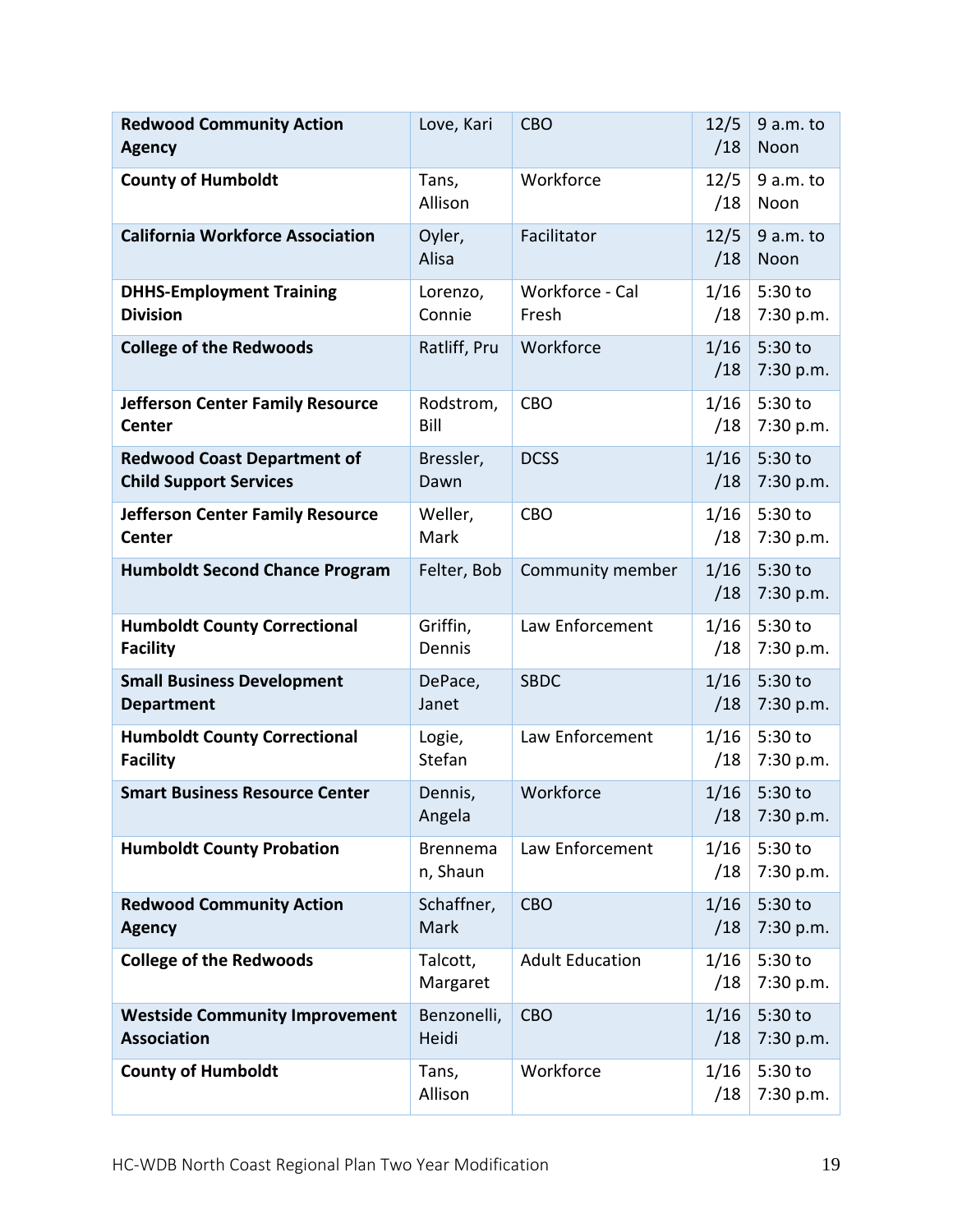| <b>California Workforce Association</b>                                        | Oyler,<br>Alisa      | Facilitator                       | 1/16<br>/18 | 5:30 to<br>7:30 p.m. |
|--------------------------------------------------------------------------------|----------------------|-----------------------------------|-------------|----------------------|
|                                                                                |                      |                                   |             |                      |
| <b>Additional Outreach (Phone, Email,</b><br>or In-person)                     |                      |                                   |             |                      |
| <b>Head Start</b>                                                              | Bravo, Jen           | <b>ESL</b>                        |             |                      |
| Paso a Paso                                                                    | Loros,<br>Jessica    | <b>ESL</b>                        |             |                      |
| <b>Strong Workforce - North/Far</b><br><b>North</b>                            | Cordell,<br>Angela   | <b>Deputy Sector</b><br>Navigator |             |                      |
| <b>Waterfront Recovery Center</b>                                              | McManus,<br>John     | <b>CBO</b>                        |             |                      |
| <b>Humboldt Recovery Center</b>                                                | Large,<br>Arlette    | <b>CBO</b>                        |             |                      |
| <b>Alcohol Drug Care Services</b>                                              | Harrison,<br>Wes     | <b>CBO</b>                        |             |                      |
| <b>Humboldt State University Formerly</b><br><b>Incarcerated Students Club</b> | Wallin,<br>Tony      | Community<br>Member/Education     |             |                      |
| <b>SELPA</b>                                                                   | Hernandez<br>, Laura | <b>CIE</b>                        |             |                      |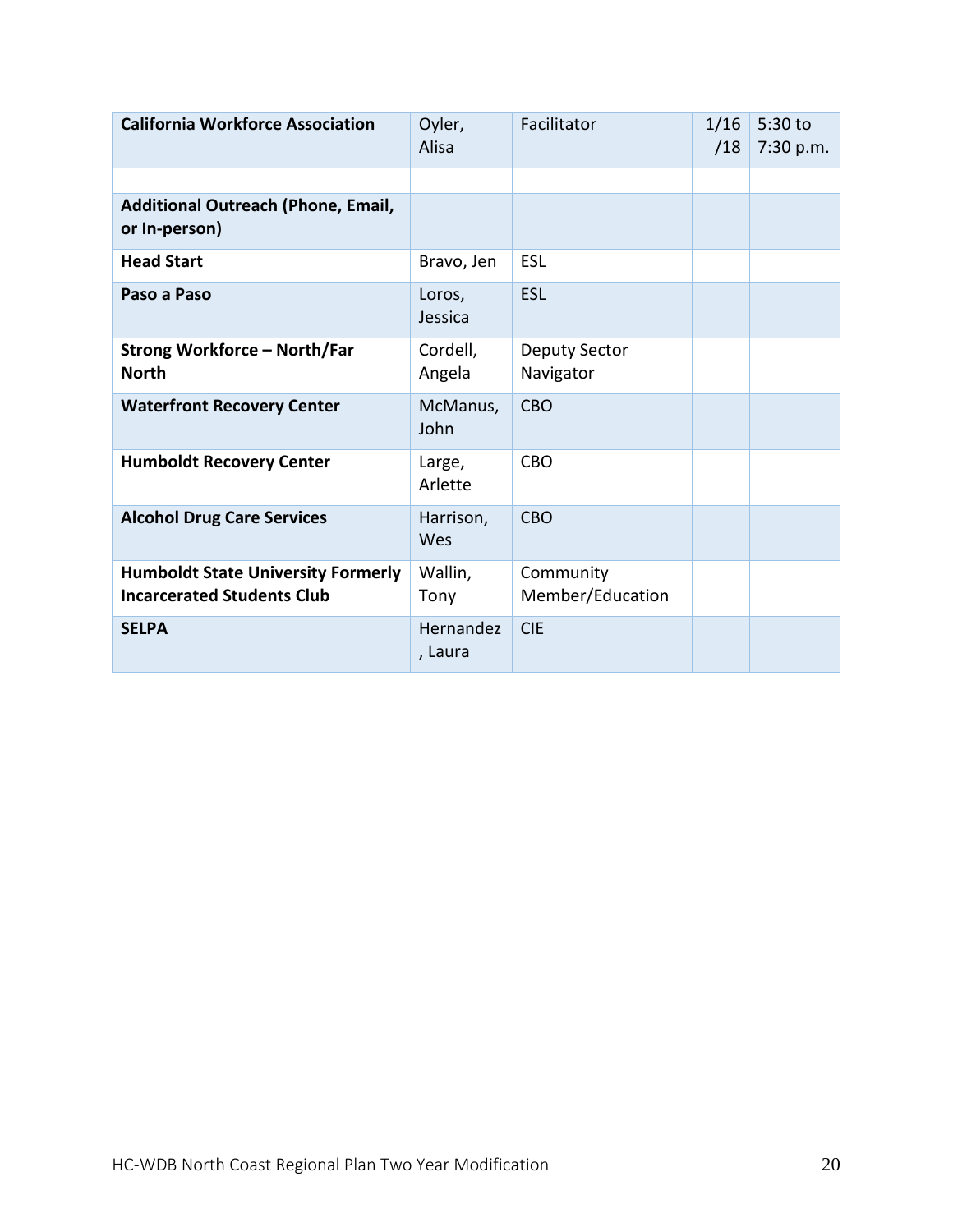# **Appendix C: Partner Services**

| Partner                                                                                                     | <b>Agency Description</b>                                                                                                                                                                                                                                                                                                                                             |
|-------------------------------------------------------------------------------------------------------------|-----------------------------------------------------------------------------------------------------------------------------------------------------------------------------------------------------------------------------------------------------------------------------------------------------------------------------------------------------------------------|
| Humboldt County<br>Administrative Office, Economic<br>Development Department<br>(EcDev)                     | Administers the Workforce Innovation and Opportunity Act program<br>and provides grant, contract and project management.                                                                                                                                                                                                                                              |
| Humboldt County Workforce<br>Development Board (HC-WDB),                                                    | HC-WDB convenes local workforce development system<br>stakeholders to provide coordination and support for workforce<br>needs in Humboldt County.                                                                                                                                                                                                                     |
| Humboldt County Department<br>of Child Support Services                                                     | Financial coaching, order enforcement, Compromise of Arrears<br>Program                                                                                                                                                                                                                                                                                               |
| California Department of<br>Corrections and Rehabilitation                                                  | Providing to community linkages, including housing, to individuals on<br>Parole,                                                                                                                                                                                                                                                                                      |
| Humboldt County Probation<br>Department (HCPD)                                                              | HCPD is a county-operated corrections agency that provides<br>presentence investigations and community supervision and case<br>management of felony offenders for the Superior Court. Mental<br>health referrals and emplyment.                                                                                                                                       |
| Humboldt County Sheriff<br>Department (HCSD),                                                               | HCSD operates the County's only Type II jail facility located in<br>downtown Eureka, California. The Main Jail has a rated capacity for<br>411 inmates and houses both pretrial and sentenced offenders.                                                                                                                                                              |
| Department of Rehabilitation                                                                                | Student services, career exploration counseling, work readiness<br>training, Adult services tailored to individuals, including career<br>assessment and counseling, job search and interview skill, career<br>education and training, assistive technology                                                                                                            |
| Redwood Coast Regional Center                                                                               | Forensic psychology competency training, supports to live in<br>community, job coaching, parenting program, paid internship,<br>competitive integrated employment.                                                                                                                                                                                                    |
| <b>Employment Development</b><br>Department                                                                 | Labor Market Information, industry sector, Work Opportunity Tax<br>Credit employer tax break incentive                                                                                                                                                                                                                                                                |
| Humboldt County CalWORKS                                                                                    | Provides Employment and training, record expungement,<br>assessment and employment, subsidized employment, mental<br>health services through HumWORKs, housing supports and family<br>stabilization.                                                                                                                                                                  |
| Humboldt County Department<br>of Health and Human Services,<br><b>Employment Training Division</b><br>(ETD) | ETD provides a comprehensive array of services including labor<br>exchange between local job seekers and business, job search<br>assistance, vocational counseling, vocational training and business<br>services to help job seeker enter employment and employers with<br>hiring and workforce needs. Day worker program, Social enterprise<br>is under development. |
| <b>Smart Business Resource</b><br>Center                                                                    | Basic job search services, individual job search services, WIOA<br>provider for education and training. On the Job Training, workshops                                                                                                                                                                                                                                |
| Tri County Center for<br>Independent Living                                                                 | Independent living, benefits, assistive technology, peer support,<br>housing, transition, youth services. All services for people with<br>disabilities.                                                                                                                                                                                                               |
| Humboldt Network of Family<br>Resource Centers                                                              | Annual Provider roundtable offers sharing of programs to other<br>community programs                                                                                                                                                                                                                                                                                  |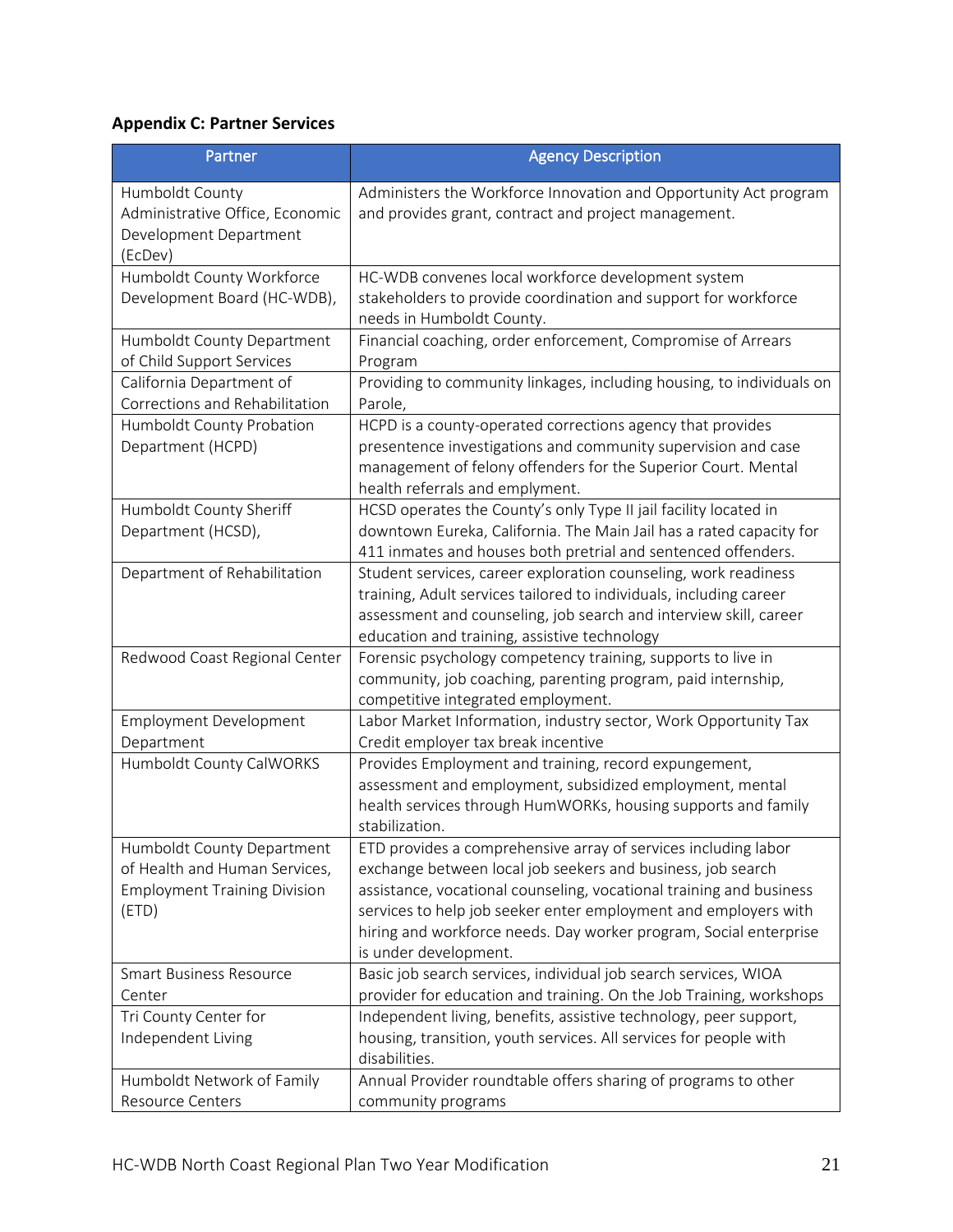| College of the Redwoods (CR)   | CR is a community college that delivers excellent transfer, adult      |
|--------------------------------|------------------------------------------------------------------------|
|                                | foundational and career technical education.                           |
| North Coast Substance Abuse    | NCSAC is a 90-day residential treatment program offering shelter,      |
| Council, Inc. (NCSAC)          | food, nutrition, laundry, showers and transportation. Counseling       |
|                                | services are provided for substance use disorder, individual and       |
|                                | group therapy, drug testing, and reporting to probation Child          |
|                                | Welfare Services.                                                      |
| Humboldt Recovery Center       | HRC is the largest and oldest licensed and certified residential       |
| (HRC)                          | substance abuse treatment facility on the California North Coast.      |
|                                | HRC offers recovery services to men and women who wish to              |
|                                | develop meaningful drug-free lifestyles.                               |
|                                |                                                                        |
| Partnership HealthPlan of      | PHC is a non-profit community based health care organization that      |
| California (PHC)               | contracts with the State to administer Medi-Cal benefits in 14         |
|                                | counties, including Humboldt County, by contracting with local care    |
|                                | providers to ensure Medi-Cal recipients have access to high-quality    |
|                                | comprehensive cost-effective health care.                              |
| <b>Waterfront Recovery</b>     | WRS/ADCS provides substance use disorder services including            |
| Services/Alcohol Drug Care     | withdrawal management and residential treatment, seven days a          |
| Services (WRS/ADCS)            | week.                                                                  |
| Redwood Community Action       | RCAA is a locally based, private non-profit that provides a range wide |
| Agency (RCAA)                  | range of services to low and moderate income residents in              |
|                                | Humboldt County. RCAA's long term goal is develop programs             |
|                                | through which people can become self-sufficient and empowered to       |
|                                | improve their own lives.                                               |
| Westside Community             | Support sand offers programs, services and opportunities-in-           |
| <b>Improvement Association</b> | sufficient and non-existent in community. Reunification, workforce     |
|                                | development, job training, housing stabilization, housing policy,      |
|                                |                                                                        |
|                                | community neighborhood organizing, bike kitchen, ESL and               |
|                                | citizenship, financial literacy, homeless, court, Humboldt Second      |
|                                | Chance program host.                                                   |
| <b>Express Employment</b>      | EEP is a leading staffing provider that helps job seekers find full-   |
| Professionals (EEP)            | time, part-time, temporary work and long term employment and           |
|                                | helps businesses find qualified employees.                             |
| Sequoia Personnel Services     | SPS is northern CA's premier provider of staffing and human            |
| (SPS)                          | resource services. These include temporary help, permanent hiring,     |
|                                | executive search and human resource management consulting.             |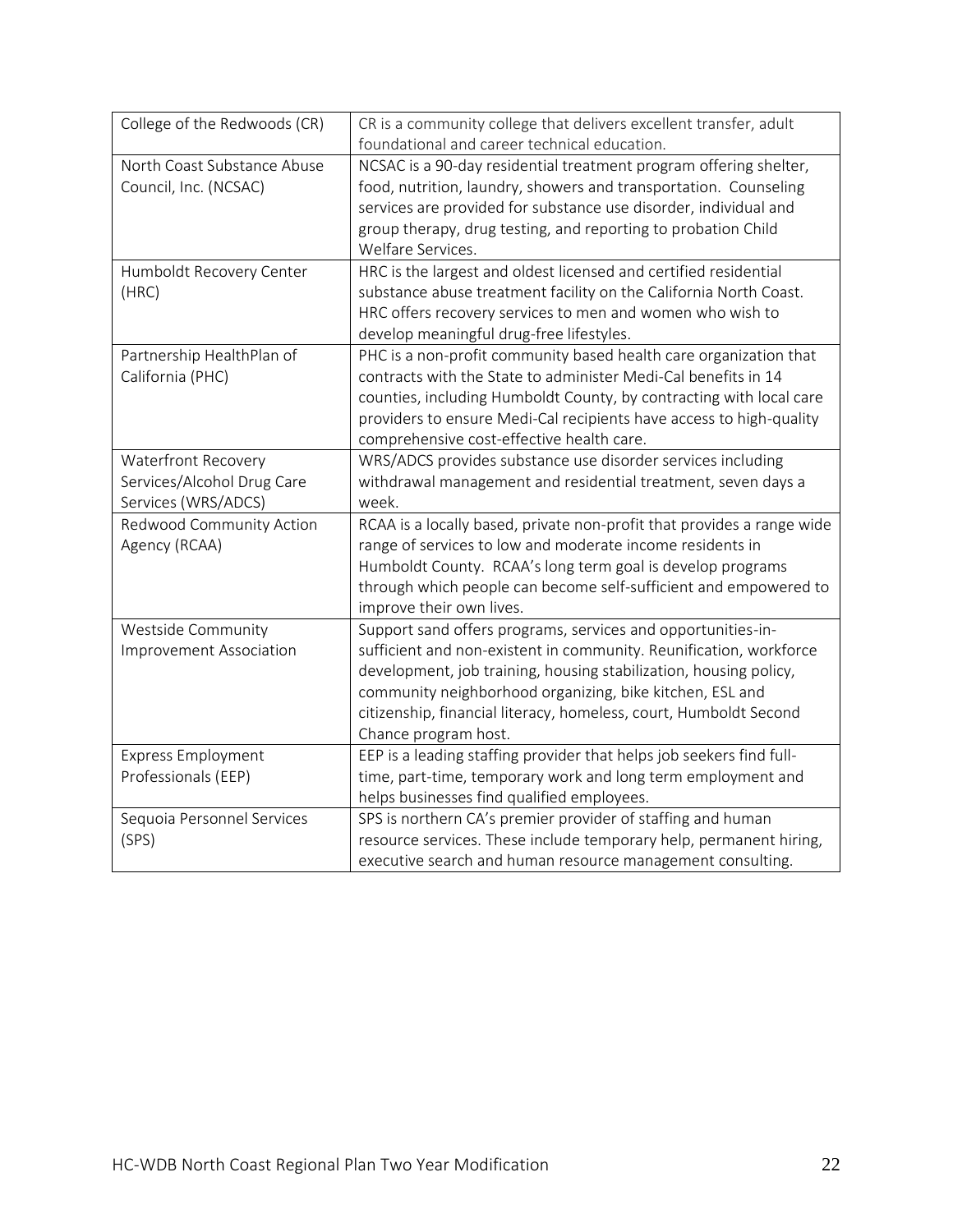# **Appendix D: Regional Coordination and Alignment Indicators**

| DEMAND - DRIVEN SKILLS ATTAINMENT INDICATORS                                                                                                                                                                                             |                           |  |  |  |  |
|------------------------------------------------------------------------------------------------------------------------------------------------------------------------------------------------------------------------------------------|---------------------------|--|--|--|--|
| Indicator A: Region has a team that jointly convenes industry                                                                                                                                                                            | Growing/Expanding/Scaling |  |  |  |  |
| Indicator B: Region has shared sector/occupational focus and<br>shares/pools resources to meet demand in region                                                                                                                          | Growing/Expanding/Scaling |  |  |  |  |
| Indicator C: Region has a process to communicate industry workforce<br>needs to supply-side partners                                                                                                                                     | Growing/Expanding/Scaling |  |  |  |  |
| Indicator D: Region has policies supporting equity and strives to<br>improve job quality                                                                                                                                                 | Operationalizing/Doing    |  |  |  |  |
| UPWARD MOBILITY AND EQUITY INDICATORS                                                                                                                                                                                                    |                           |  |  |  |  |
| Indicator E: Region has shared target populations of emphasis                                                                                                                                                                            | Growing/Expanding/Scaling |  |  |  |  |
| Indicator F: Region deploys shared/pooled resources to provide<br>services, training, and education, to meet target population needs                                                                                                     | Growing/Expanding/Scaling |  |  |  |  |
| Indicator G: Region utilizes shared, common case management<br>strategies such as co-enrollment, navigators, and/or multi-disciplinary<br>teams to develop shared responsibility for providing services and<br>ensuring quality outcomes | Operationalizing/Doing    |  |  |  |  |
| SYSTEM ALIGNMENT INDICATORS                                                                                                                                                                                                              |                           |  |  |  |  |
| Indicator H: Region has shared/pooled admin systems and/or processes<br>for achieving administrative efficiencies and program outcomes                                                                                                   | Operationalizing/Doing    |  |  |  |  |
| Indicator I: Regional decision-making in formalized structures                                                                                                                                                                           | Growing/Expanding/Scaling |  |  |  |  |
| Indicator J: Regional organization and evaluation of performance                                                                                                                                                                         | Operationalizing/Doing    |  |  |  |  |

#### **DEMAND - DRIVEN SKILLS ATTAINMENT INDICATORS**

#### **Indicator A: Region has a team that jointly convenes industry**

#### **Assessment Level: Growing/Expanding/Scaling**

The North Coast has a dedicated team that is recognized by regional workforce and education partners. HC-WDB identified sector champions in Health Care and the Trades, and pursued these as Slingshot projects. Workforce and education partners attend the meetings. Industry leaders have worked with education to develop specialized curriculum. The meetings are convened by education partners; the California Center for Rural Policy and the Humboldt County Office of Education.

The Health Care group meets quarterly, and members represent St. Joseph Health – Humboldt County, Sutter Coast Hospital, Partnership Healthplan of California, United Indian Health Services, Hospice of Humboldt, Humboldt Senior Resource Center, Mad River Community Hospital, St Joseph Health Medical Group, Redwood Coast PACE, Humboldt-Del Norte County Medical Society, North Coast Clinics Network, Open Door Community Health Centers, Humboldt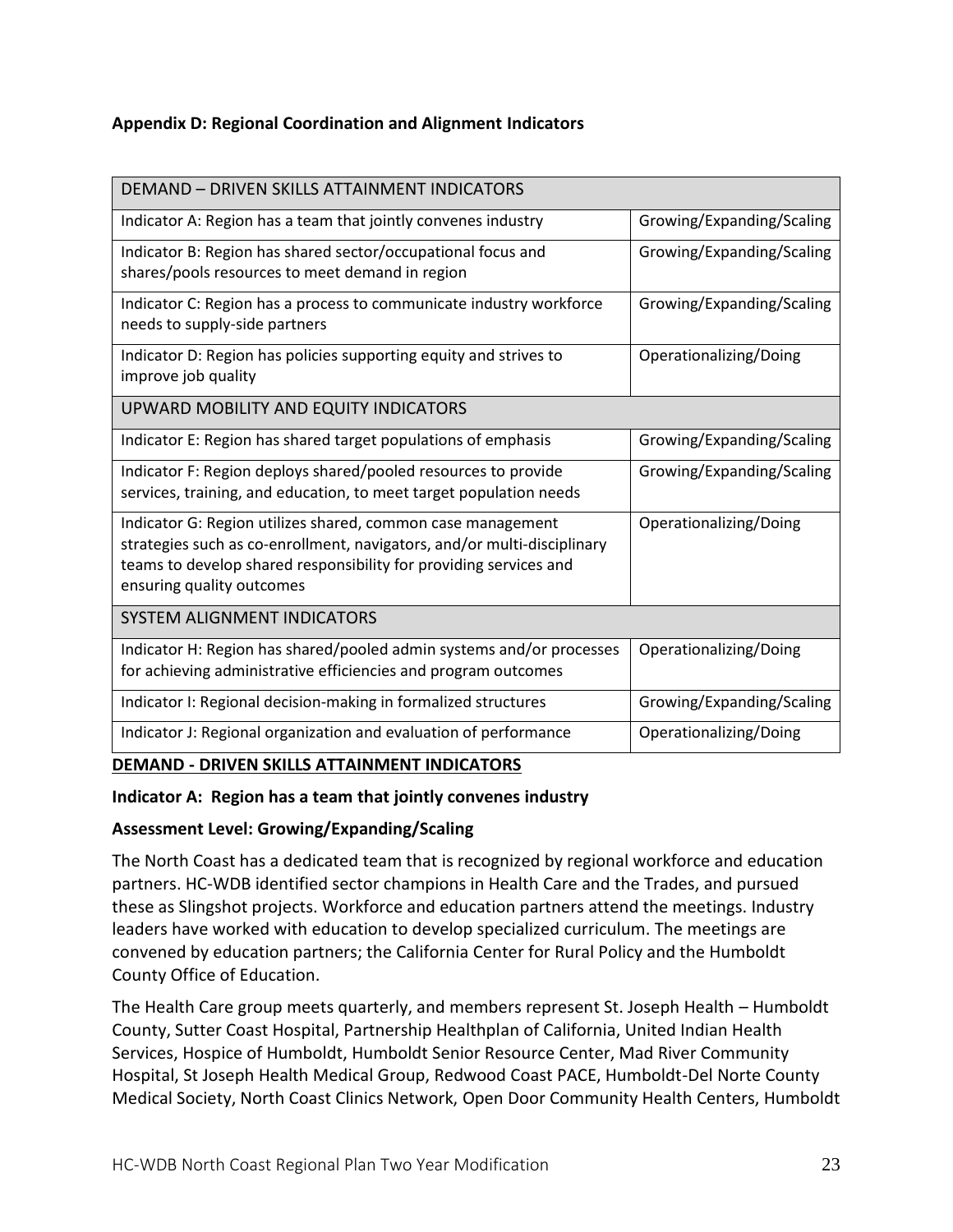Independent Practice Association, Humboldt County Department of Health & Human Services, Humboldt County Office of Education, Humboldt State University, College of the Redwoods, Northern Humboldt Union High School District, Doing What Matters, Strong Workforce, Del Norte Healthcare Career Pathways, Eureka City Schools, California Center for Rural Policy, Humboldt County Economic Development, Humboldt County Workforce Development Board, America's Job Center of California and Humboldt County Employment Training Division.

The meeting activities include ongoing soft skills and other scheduled trainings, a health care liaison update, a survey on retention rates, and a visioning session. Humboldt County is considered a Health Care Provider Shortage Area and there has been a nursing shortage since Humboldt State University announced the end of its Nursing Program in 2011. The Health Care meetings are dedicated to reestablishing a RN to BSN program by 2020. The Trades in Education Partners Leadership Team group meets … and is facilitated by industry. Activities include prototype and priority activities, action planning development, marketing and a fundraising subcommittee. The Dental and Oral Health Team is a new Slingshot project that is scaling the Health Care Slingshot project.

The North Coast, as a single-county region, has an extremely robust team that convenes regularly with industry guiding the workforce training and education in both Health Care and Trades.

## **Indicator B: Region has shared sector/occupational focus and shares/pools resources to meet demand in region**

## **Assessment Level: Growing/Expanding/Scaling**

The North Coast has been working toward this goal for a number of years. Sector committees are led by industry. In terms of Health Care, the HC-WDB has worked closely with Slingshot partners, including the California Center for Rural Policy, College of the Redwoods, and the Humboldt County Office of Education to support exploring healthcare careers in high school and restoring the RN to BSN program between College of the Redwoods and Humboldt State University. Other Slingshot partner agencies have committed to invest in the RN to BSN. The demand for medical and dental professionals is identified through the Health Resources and Services Administration classification of Humboldt County designated as a Health Professional Shortage Area and a Dental Provider Shortage area [\(https://data.hrsa.gov/tools/shortage](https://data.hrsa.gov/tools/shortage-area/hpsa-find)[area/hpsa-find\)](https://data.hrsa.gov/tools/shortage-area/hpsa-find).

# **Indicator C: Region has a process to communicate industry workforce needs to supply-side partners**

#### **Assessment Level: Growing/Expanding/Scaling**

The North Coast began a Workforce Development Board Survey Report during program year 2017 – 2018, and completed its second round during program year 2018-2019 to survey employers to understand their recruitment and hiring needs and challenges, their education and training needs, and any workforce concerns they may have. As follow-up to the surveys, deep dive interviews are conducted to provide deeper and richer details of labor market intelligence, to locate "red flags" that indicate the threat of potential layoffs at specific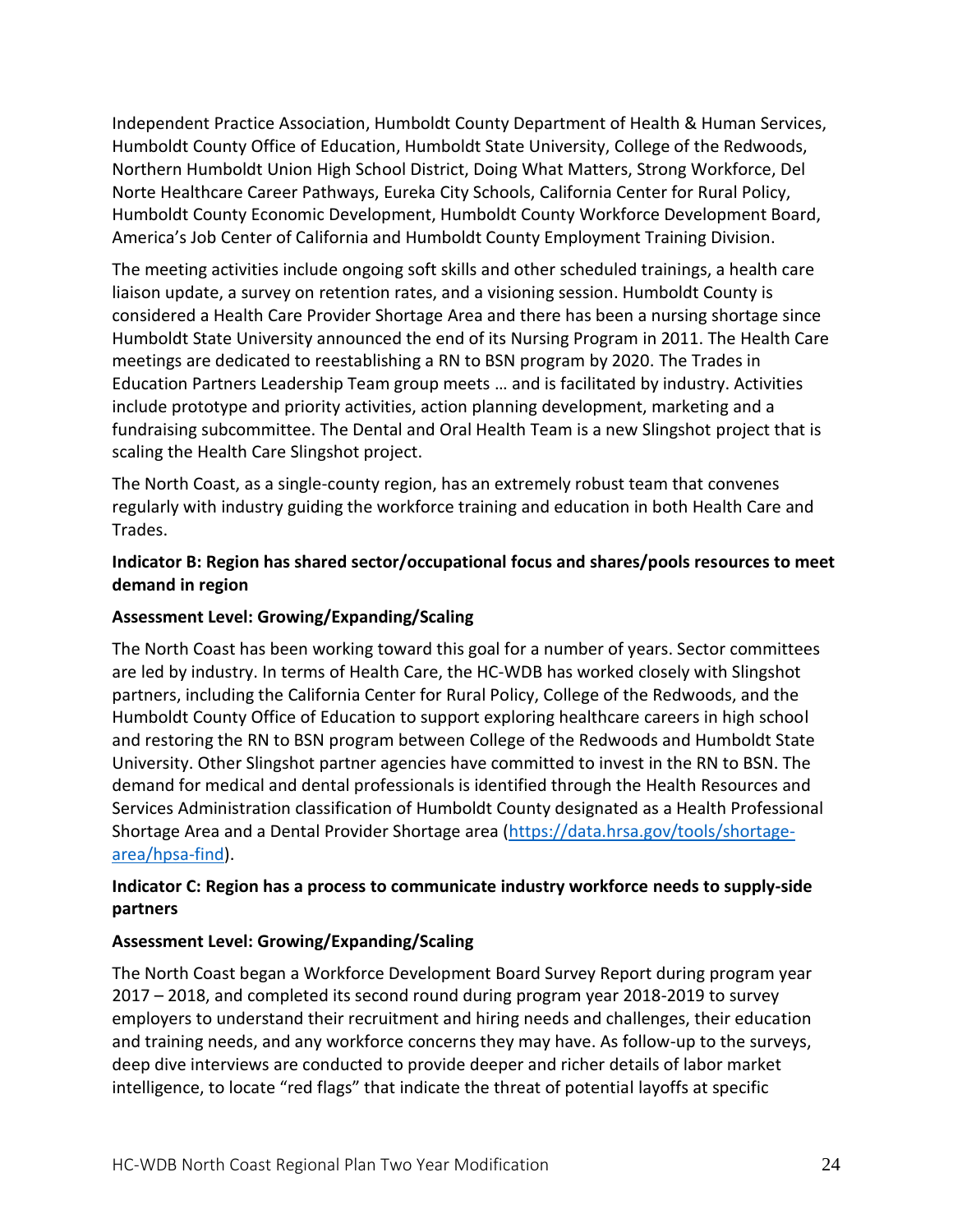employers, to provide specific referrals for training and hiring services to the Job Market, to set a baseline of employer issues, and to educate employers on workforce services and resources available to them. The results are shared with the HC-WDB and the AJCC partners to determine the priority of services to be offered.

## **Indicator D: Region has policies supporting equity and strives to improve job quality**

## **Assessment Level: Operationalizing/Doing**

The North Coast is committed to providing equitable and quality jobs, but there is not a formalized policy in place yet. The business engagement staff support and pay attention to job quality as they assess employers.

#### **UPWARD MOBILITY AND EQUITY INDICATORS**

#### **Indicator E: Region has shared target populations of emphasis**

#### **Assessment Level: Growing/Expanding/Scaling**

The North Coast has consistently targeted the priority populations as indicated by the WIOA. The original AJCC Partners, combined with new partners are committed to participating in the recently expanded AJCC Partner meetings where strategies will be explored and improved. Professional development opportunities were expanded to include new partners since fall 2018. There has consistently been success expanding our partnerships and reaching more people to offer assistance that will impact upward mobility.

# **Indicator F: Region deploys shared/pooled resources to provide services, training, and education, to meet target population needs**

# **Assessment Level: Growing/Expanding/Scaling**

The North Coast regularly shares resources between partners, and operates in an inclusive manner. The Healthcare Slingshot project provided an opportunity to obtain a passport that is an industry recognized credential within our community and as students apply to college. The new partners are developing future opportunities that will include the original AJCC Partners. The Partners are also pooling resources to engage employers more effectively.

# **Indicator G: Region utilizes shared, common case management strategies such as coenrollment, navigators, and/or multi-disciplinary teams to develop shared responsibility for providing services and ensuring quality outcomes**

# **Assessment Level: Operationalizing/Doing**

The North Coast places utilizes shared case management strategies and is in the process of developing a formal policy related to co-enrollment and alignment of services. Fact sheets for each of the employment programs, the WIOA Adult and Dislocated Worker, the WIOA Youth and the Employment and Training and will be shared with partners to clarify best service delivery for partner staff. Multi-disciplinary teams currently work together, when appropriate information releases are on file, to ensure the that all co-enrollment opportunities are explored and service delivery is aligned.

#### **SYSTEM ALIGNMENT INDICATORS**